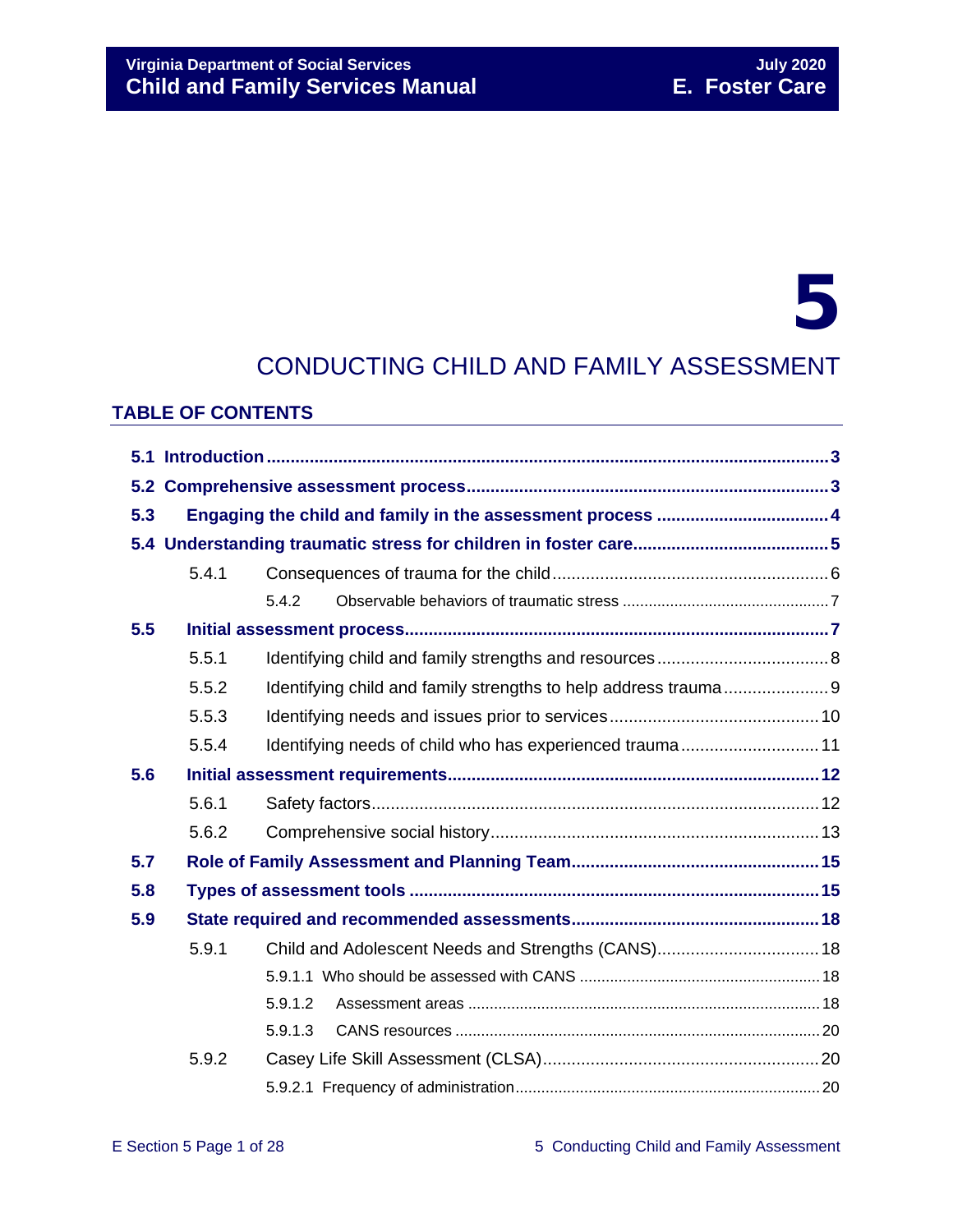| 5.9.5                                                                |  |
|----------------------------------------------------------------------|--|
|                                                                      |  |
|                                                                      |  |
| 5.9.3 Early Periodic Screening, Diagnosis, and Treatment (EPSDT)  21 |  |
|                                                                      |  |
|                                                                      |  |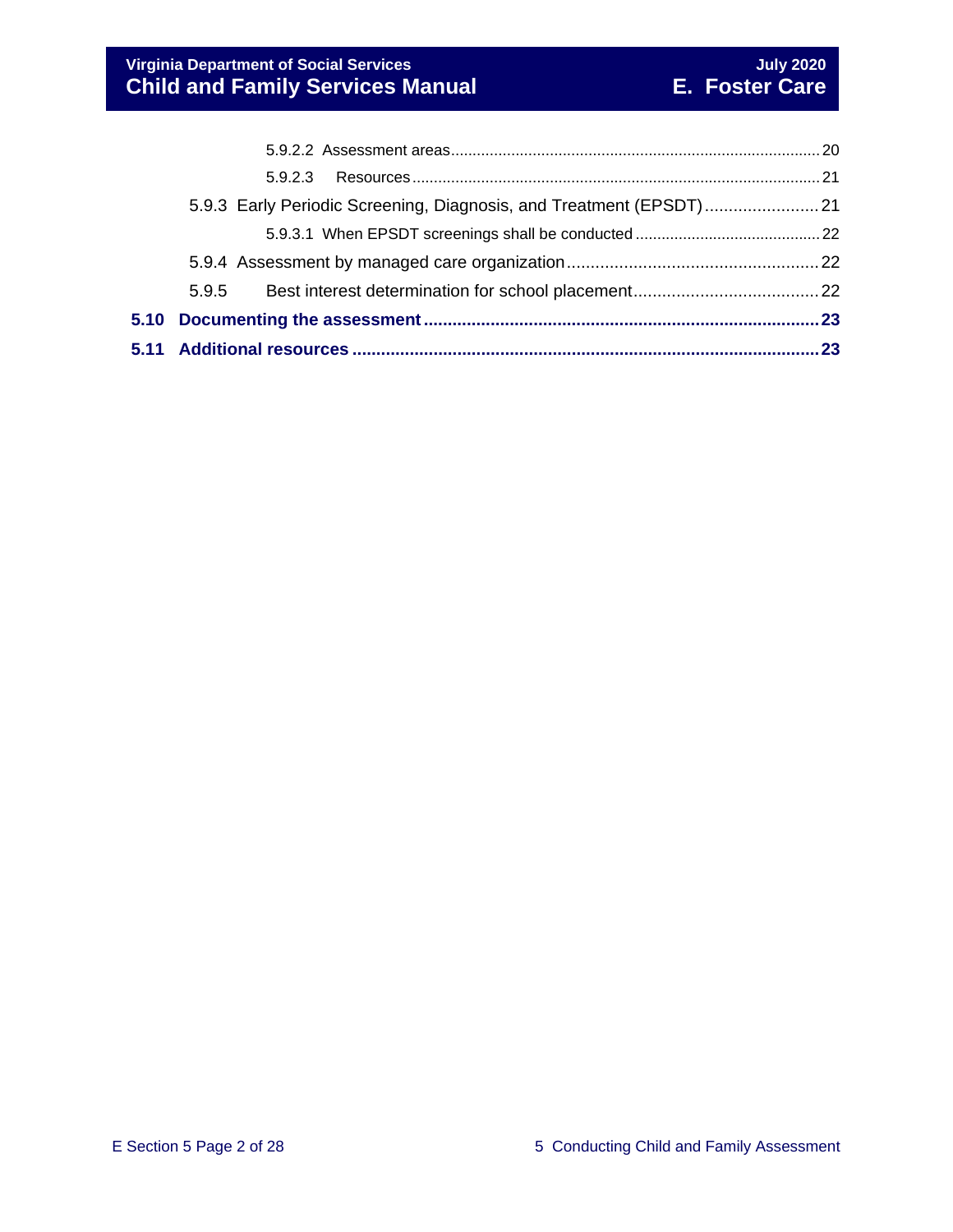# 5 CONDUCTING CHILD AND FAMILY ASSESSMENT

# <span id="page-2-0"></span>**5.1 Introduction**

A comprehensive child and family assessment is the essential foundation for sound decision making in partnership with the child and family. Assessment involves the continuous process of gathering information from multiple sources over time using a strength-based approach to help evaluate, with the family, the most effective strategies for achieving safety, timely permanence, and well-being for their child.

The process should be driven by the strengths and needs of the child and family, rather than the availability of services. This approach expands the diverse resources available to support the child and family. It allows the strengths and natural supports of the child, family, and extended family, as well as the formal services of the child-serving agencies and community, to be creatively matched with the identified needs and issues. This process lays the foundation for creatively designing strategies, services, and supports during service planning and service delivery to improve outcomes.

# <span id="page-2-1"></span>**5.2 Comprehensive assessment process**

The assessment process begins with the family's first contact with the child welfare system and continues until the case is closed.

The comprehensive assessment is an ongoing process assessing the effectiveness of services provided to the child, birth parent or prior custodian, and foster and adoptive parents.

The effectiveness of services provided and the need for additional services shall be assessed every three (3) months if the goal is to return home and at least every six (6) months after placement for as long as the child or youth remains in foster care.

During a comprehensive family assessment, the service worker should: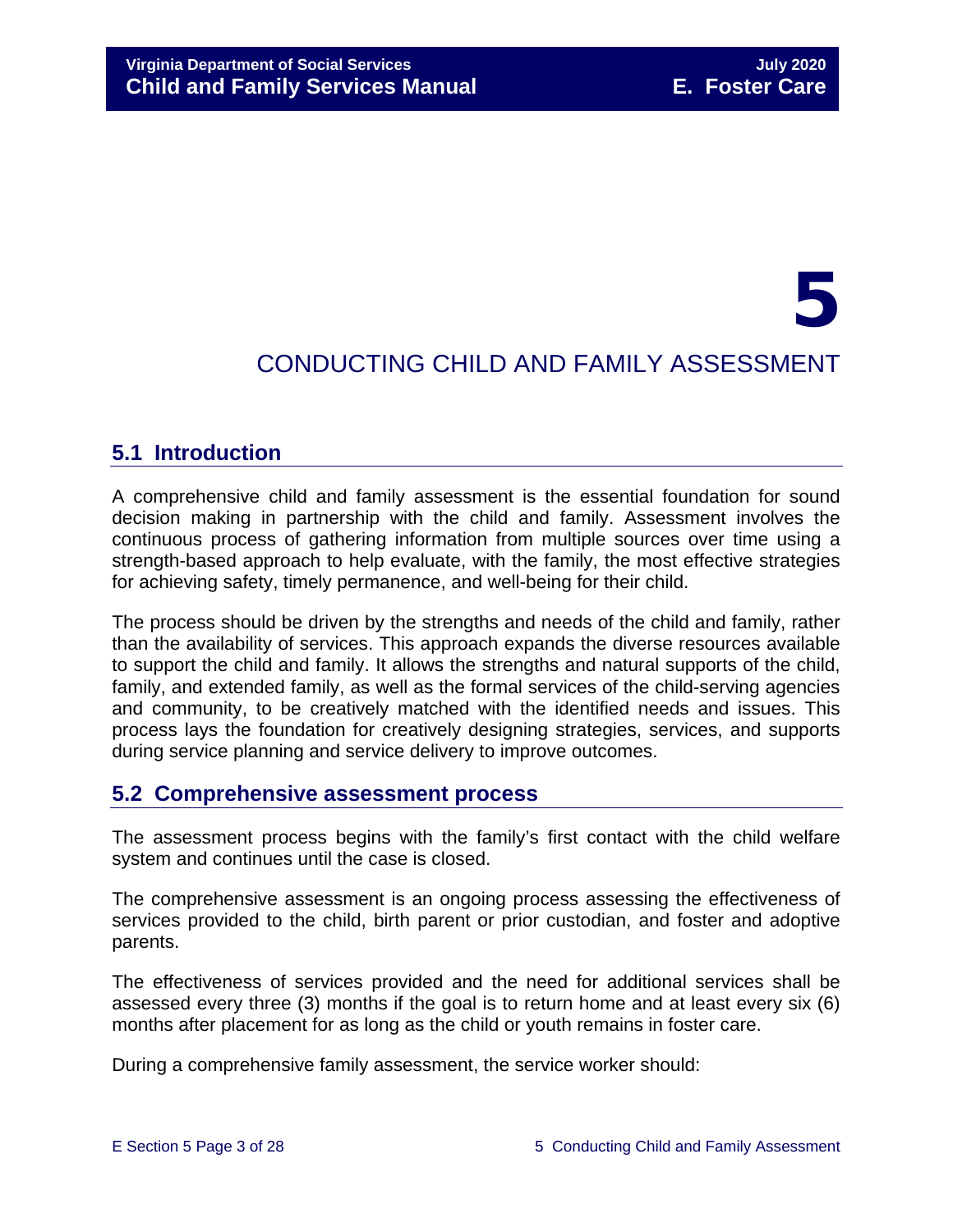- Engage and build relationships with the child, family, extended family, service providers, and other significant people to gather information.
- Observe patterns of child and family interactions over time and the impact on the child.
- Identify child and family strengths, protective factors, and resources that can be mobilized.
- Identify needs of the child and family that impact the child's safety, permanency, and well-being.
- Assess other factors that may have contributed to the child's placement in care such as: domestic violence; alcohol and drug abuse; mental health issues; chronic health problems; physical, intellectual, and cognitive disabilities; and poverty.
- Understand the broader issues impacting the family, such as employment, adequate housing, child care, transportation, needed services, and supports.
- Consider how the information gathered will guide service planning, decision making, and the efficient use of resources.

# <span id="page-3-0"></span>**5.3 Engaging the child and family in the assessment process**

As experts on their own family, the child and family are essential sources for information on what is impacting the safety, permanency, and well-being of the child. Involving the family and other significant individuals increases the effectiveness of decision making, service planning, and implementation. The service worker is more effective in gathering, analyzing, and determining the meaning of information. With better information, plans and decisions are more individualized and relevant to the family, thus increasing the likelihood of implementation and creating opportunities for lasting change.

The service worker should:

- Diligently seek out all extended family members as appropriate in the assessment process, including, but not limited to, the birth mother, birth father (including absent fathers), siblings, maternal and paternal family members, caretakers, and other individuals in the extended networks of the child and family (see [Section 2](https://fusion.dss.virginia.gov/Portals/%5bdfs%5d/Files/DFS%20Manuals/Foster%20Care%20Manuals/Foster%20Care%20Manual%2007-2020/Final%20Foster%20Care%20Manual%2007-2020/section_2_engaging_the_child_family_and_significant_adults.pdf) of this chapter).
- Strive to understand the family's perspectives, which are often affected by their life experiences and cultural and ethnic heritage.
- Involve the child and family in identifying their own strengths, needs, and motivation for changes.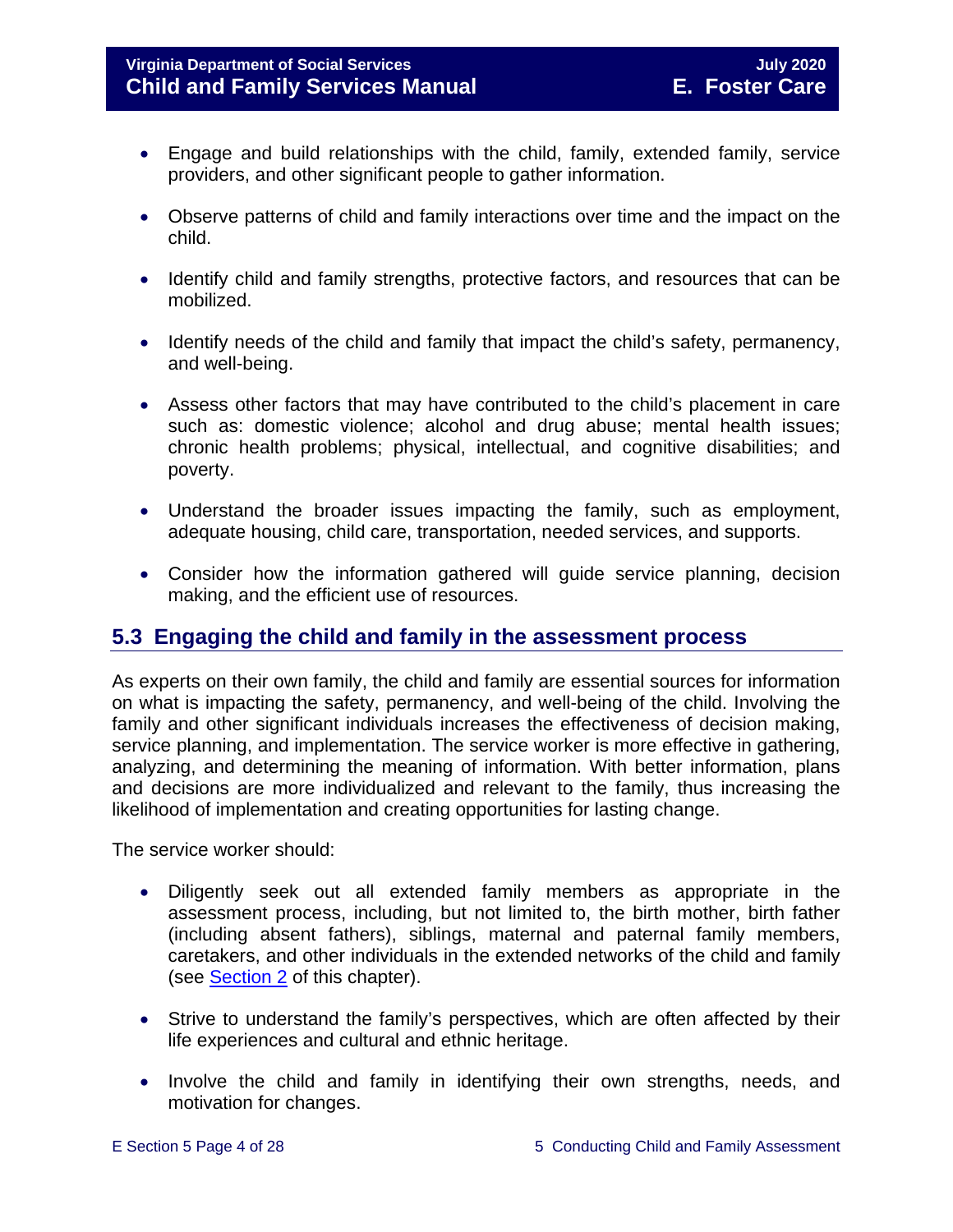#### **Virginia Department of Social Services July 2020 Child and Family Services Manual E. Foster Care**

- Explore the "natural supports" available to the child and family through their interpersonal, social, and community relationships.
- Utilize the Family Partnership Meetings to gather assessment information (see [Section 2.9](https://fusion.dss.virginia.gov/Portals/%5bdfs%5d/Files/DFS%20Manuals/Foster%20Care%20Manuals/Foster%20Care%20Manual%2007-2020/Final%20Foster%20Care%20Manual%2007-2020/section_2_engaging_the_child_family_and_significant_adults.pdf#page=19) of this chapter).

# <span id="page-4-0"></span>**5.4 Understanding traumatic stress for children in foster care**

Approximately 90 percent of children in foster care are exposed to trauma. Complex trauma is a common and serious concern for children in foster care. It occurs when the child is exposed to multiple or prolonged traumatic events which are often invasive and interpersonal in nature. It involves simultaneous or sequential occurrence of child maltreatment, including psychological maltreatment, neglect, exposure to violence, and physical and sexual abuse. $^{\rm 1}$  $^{\rm 1}$  $^{\rm 1}$ 

In Virginia, children and youth in foster care often experience complex trauma, traumatic stress, multiple losses, and difficult challenges.

- Three out of four children in foster care are removed from their home due to child maltreatment (neglect, physical abuse, sexual abuse, and/or abandonment).
- Over half are removed due to their parents' situations (e.g., inability to cope, drug or alcohol abuse, inadequate housing).

Some children:

- Witness family violence or the victimization of close friends;
- Experience the death, loss, or separation of a significant person;
- Witness or are a victim of criminal activity (e.g., drug dealing; prostitution);
- Witness school or community violence;
- Experience serious accidents or medical trauma (e.g., surgeries, hospitalizations); and/or
- Have parents who experience their own significant challenges, including mental health or substance abuse issues, or incarceration.

t

<span id="page-4-1"></span>Excerpted and adapted from the [Tri-Agency Letter on Trauma Informed Treatment](http://www.medicaid.gov/Federal-Policy-Guidance/Downloads/SMD-13-07-11.pdf) dated July 11, 2012 from the United States Department of Health and Human Services' Administration for Children and Families (ACF), Centers for Medicare & Medicaid Services (CMS) and Substance Abuse and Mental Health Services Administration (SAMHSA).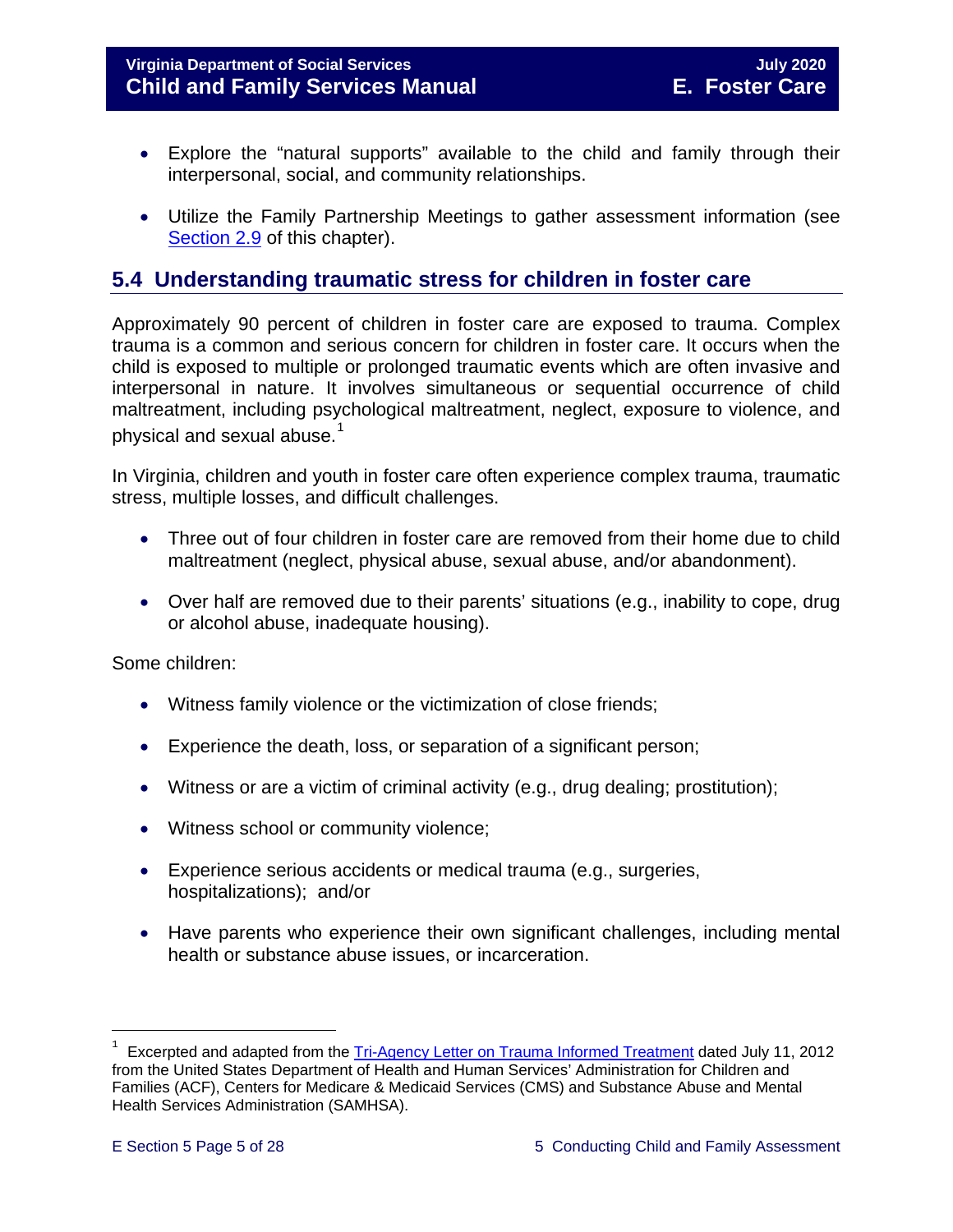Upon entering foster care, children grieve the separation from their parents, caregivers, siblings, friends, significant other persons, and the loss of everything familiar. This traumatic experience is then often compounded by systemic issues in foster care that exacerbate the child's traumatic response through multiple changes in foster care placements, service workers, and school placements.

#### <span id="page-5-0"></span>**5.4.1 Consequences of trauma for the child**

In addition to the traumatic event, the child's experience of the event can create wide-ranging and lasting adverse effects on the child's developmental functioning and physical, social, emotional, or spiritual well-being. The child's response to the trauma is significantly related to the child's development stage. Adverse effects can impact the child's physiological responses; emotional responses; ability to think, learn, and concentrate; impulse control; self-image; and relationships with others.

- The child can become emotionally overwhelmed by the intense fear, anger, shame, and helplessness that they feel following a traumatic experience.
- Seemingly innocuous events such as sounds, smells, places, and other trauma reminders may reconnect the child with the emotional states of fear, terror, and hopelessness produced by the trauma.
- The child's mistaken feelings of guilt and self-blame for the negative events in his or her life may lead to a sense of hopelessness.
- The child can have difficulty regulating emotions, knowing and describing feelings and internal states, and appropriately communicating wishes and desires to others.
- A child's traumatic experiences can alter his or her worldview, sense of safety, and ability to interpret the meaning of the behavior of others including people who are trying to help. The child now sees the world as uncertain, untrustworthy, and unpredictable.

Sustained, chronic, or multiple exposures to trauma can impact the child's development and the child's ability to form attachments, to develop relationships, to self-regulate, and to learn. Traumatic events may create new or secondary problems in the child's life (e.g., difficulties in school, problems with substance abuse).These difficulties may be adaptive in the short term but have the potential to interfere with the child's long term recovery.

- The child's development of age-appropriate self-regulation may be delayed.
- The child's inability to regulate emotions may interfere with his or her ability to function in a family, in a traditional classroom, and with peers.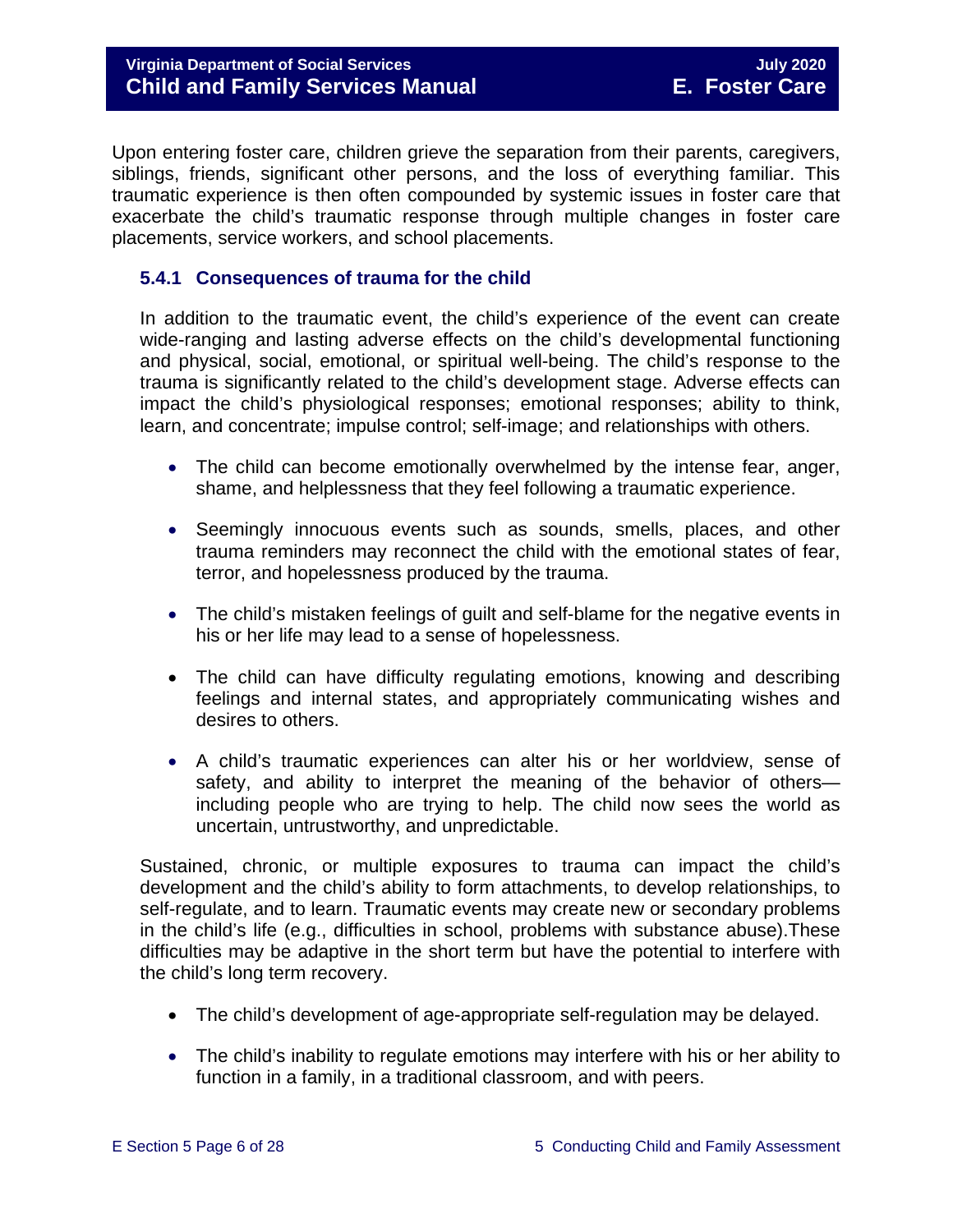- "Bad behavior" is most often the traumatized child's attempt at self-regulation. When faced with trauma reminders, the child's resulting behaviors may be an appropriate response to internal turmoil but may seem inappropriate in the current situation.
- The child can isolate himself or herself from family, peers, and social and emotional support.
- The child's ability and motivation to succeed in social and educational settings may be impaired.
- The child may engage in reckless, high-risk, or destructive coping behaviors.

Without help and support, children often develop a variety of negative coping responses to traumatic stress. A child's response to traumatic stress may manifest across multiple domains of functioning and developmental processes, including emotional, behavioral, interpersonal, physiological, and cognitive functioning. These responses may have both short- and long-term consequences for the child's wellbeing in education, physical health, mental health, and life trajectory.

Across the life span, complex trauma has been linked to a wide range of problems, including addiction, chronic physical conditions, depression and anxiety, selfharming behaviors and other psychiatric disorders. $^{\text{2}}$  $^{\text{2}}$  $^{\text{2}}$ 

#### <span id="page-6-0"></span>**5.4.2 Observable behaviors of traumatic stress**

Children manifest symptoms of traumatic stress through behaviors. Service workers and caregivers should be aware of various behaviors seen in children and youth who have experienced trauma and/or mental health issues. See **5.11** [Additional](#page-22-1)  [Resources](#page-22-1) for more information.

# <span id="page-6-1"></span>**5.5 Initial assessment process**

A comprehensive initial assessment increases the likelihood of matching services, resources, and supports to address the critical needs and issues for the child and family, thus increasing the likelihood of safety, timely permanency, and well-being for the child.

Ĩ.

<span id="page-6-2"></span> $2$  Information in this section excepted and adapted from:

<sup>•</sup> [Tri-Agency Letter on Trauma Informed Treatment](http://www.medicaid.gov/Federal-Policy-Guidance/Downloads/SMD-13-07-11.pdf) dated July 11, 2012 from the United States Department of Health and Human Services' Administration for Children and Families (ACF), Centers for Medicare & Medicaid Services (CMS) and Substance Abuse and Mental Health Services Administration (SAMHSA).

<sup>•</sup> [Child Welfare Trauma Training Toolkit: Trainer's Guide—](http://www.nctsn.org/nctsn_assets/pdfs/CWT3_TrainersGuide.pdf)1st Edition March 2008 The National Child Traumatic Stress Network. www.NCTSN.org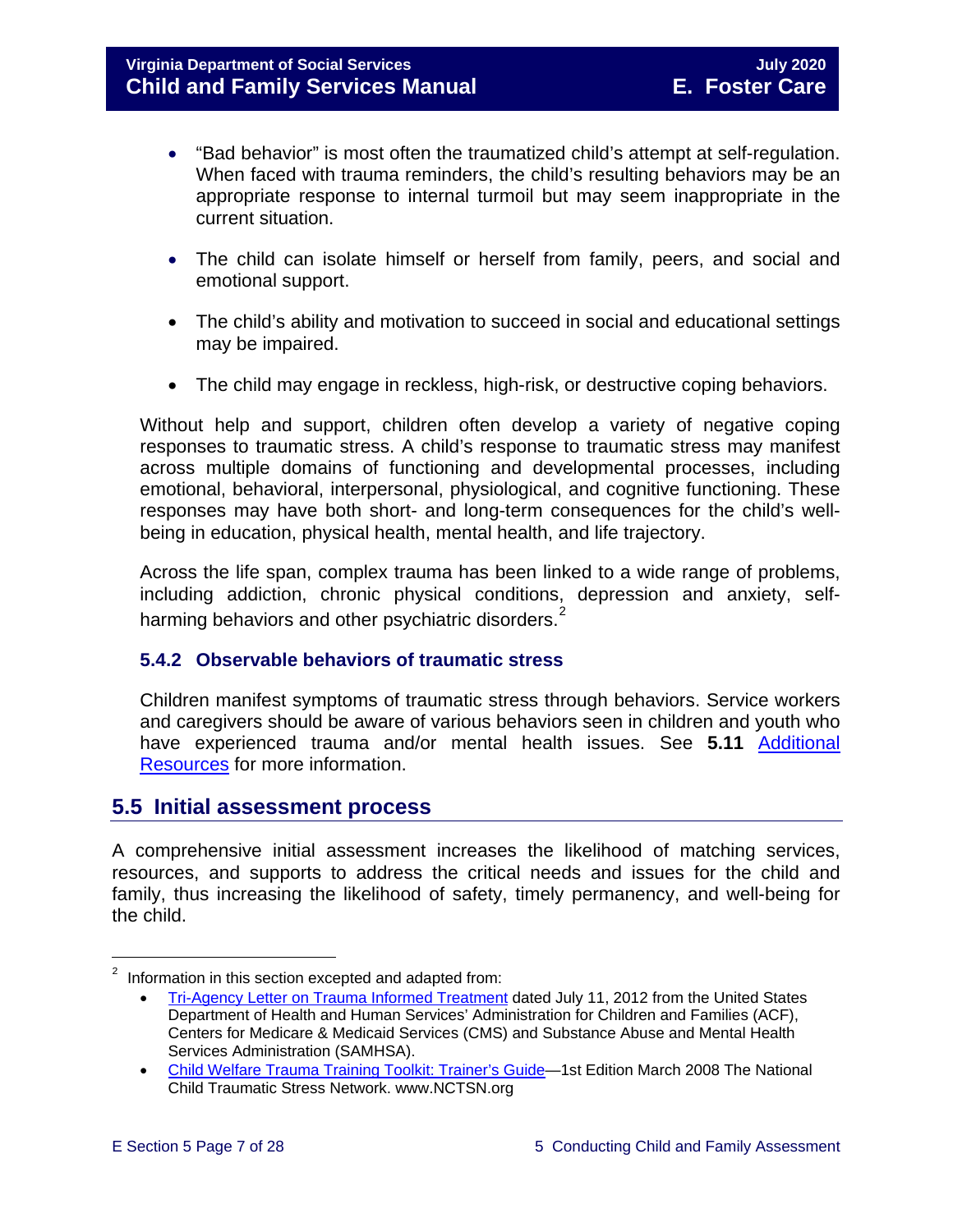In conducting the initial assessment, the service worker should:

- Engage with the child, family members, and other significant individuals to:
	- o Discuss the purpose, process, participants' roles, and any questions and concerns about the assessment process.
	- o Identify language needs and any cultural and religious traditions that need to be respected and taken into account in planning and implementing services.
	- o Explore strengths, interests, resources, and formal and informal supports.
	- o Identify issues and needs they feel need to be addressed.
- Identify the child's trauma experiences and their impact on the child's behavior to guide services and supports.
- Review previous records for existing information related to strengths, needs, services, family history, and potential supports to the family and child.
- Incorporate information gathered from other assessments, including any safety and risk assessments from other programs and agencies.
- Talk with other service providers and key individuals from places where the child spends time, such as school, sports, work, and religious organizations.
- Determine whether other specialized assessments are needed.
- Identify strengths of child and family, including formal and informal supports.
- Identify immediate issues, concerns, and needs.
- Identify broader issues that create challenges and opportunities.
- Consider services that will meet immediate needs of the child and family.
- Begin identifying ways to address the broader needs of the child and family.

#### <span id="page-7-0"></span>**5.5.1 Identifying child and family strengths and resources**

The strengths, resources, and natural supports of the child, extended family, community, and agencies should be explored. Examples may include:

• Child complies with rules at grandmother's home.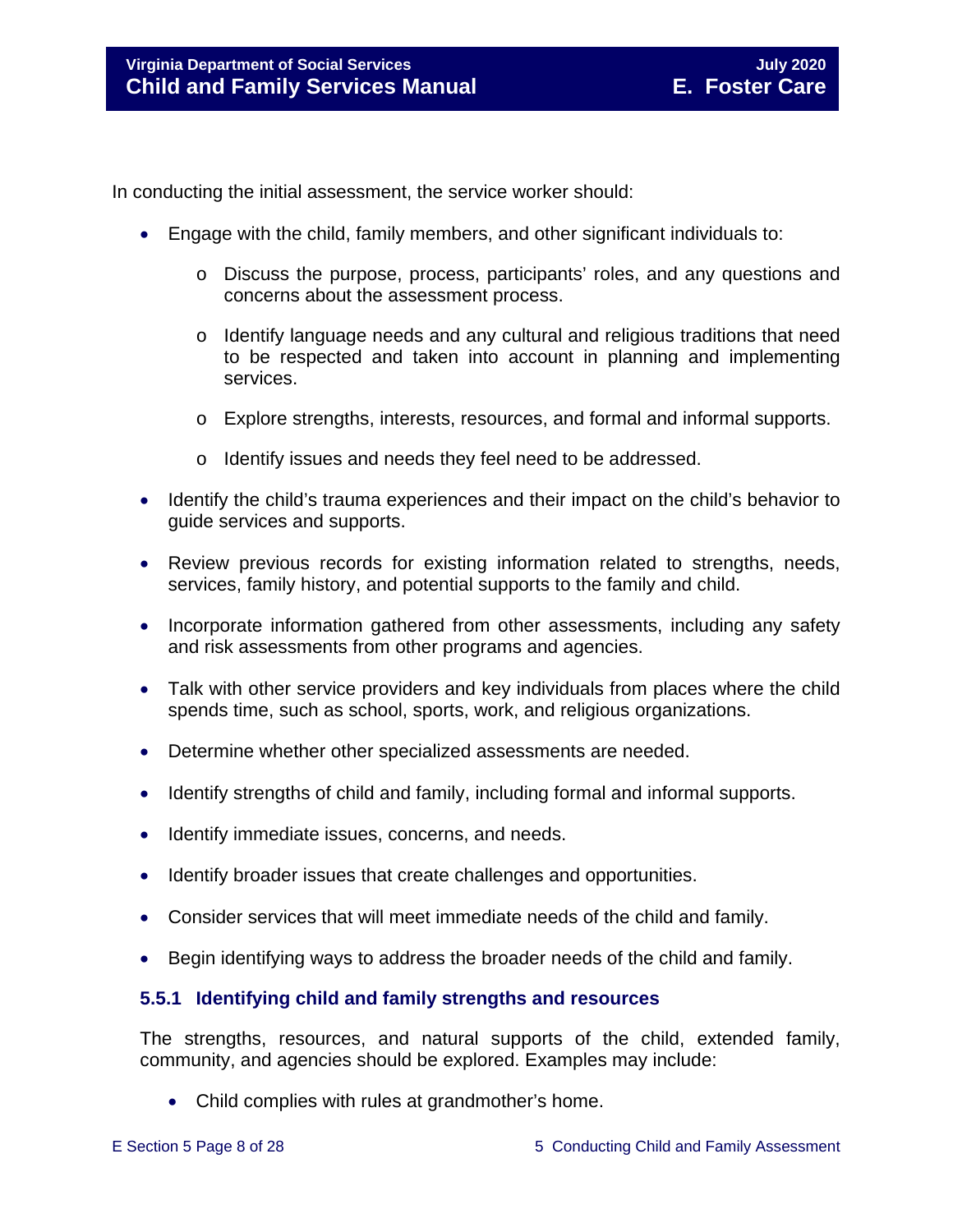- Mother can identify when child is going to explode with anger.
- Aunt is willing to help.
- Neighbor's older child is a positive influence.
- An older sibling is working with a therapist on anger management.
- Child enjoys basketball and has strong relationship with coach.
- Child wants to be a car mechanic like an uncle.

After the strengths are identified, creative strategies should be brainstormed and explored on how to use these strengths to address identified needs. This approach allows the family to improve their capacity to meet their own needs. Continuing the example above: after a safety plan is developed, the child could go to the grandmother's house in the afternoon to do homework since the child complies with her rules, the aunt could drive the child to her house, the completed homework could be celebrated by the child's choice of playing basketball, playing with the neighbor's child, or working on a car with his uncle; the grandmother could mentor the mother on enforcing rules.

#### <span id="page-8-0"></span>**5.5.2 Identifying child and family strengths to help address trauma**

Children often have a variety of strengths, protective factors, and coping strategies that promote positive adjustment to traumatic experiences and complex trauma. Service workers and caregivers should identify these strengths and support the child and family in further developing and using these strengths and strategies.

Examples of protective or ameliorating factors that can moderate the impact of traumatic stress include:

- Child's strengths:
	- o Easygoing temperament.
	- o Social and emotional competence of child.
	- o High intellectual ability.
	- o Problem solving-skills.
	- o Coping skills and self-regulation.
	- o Social connections and support.
	- o Promotion of self care.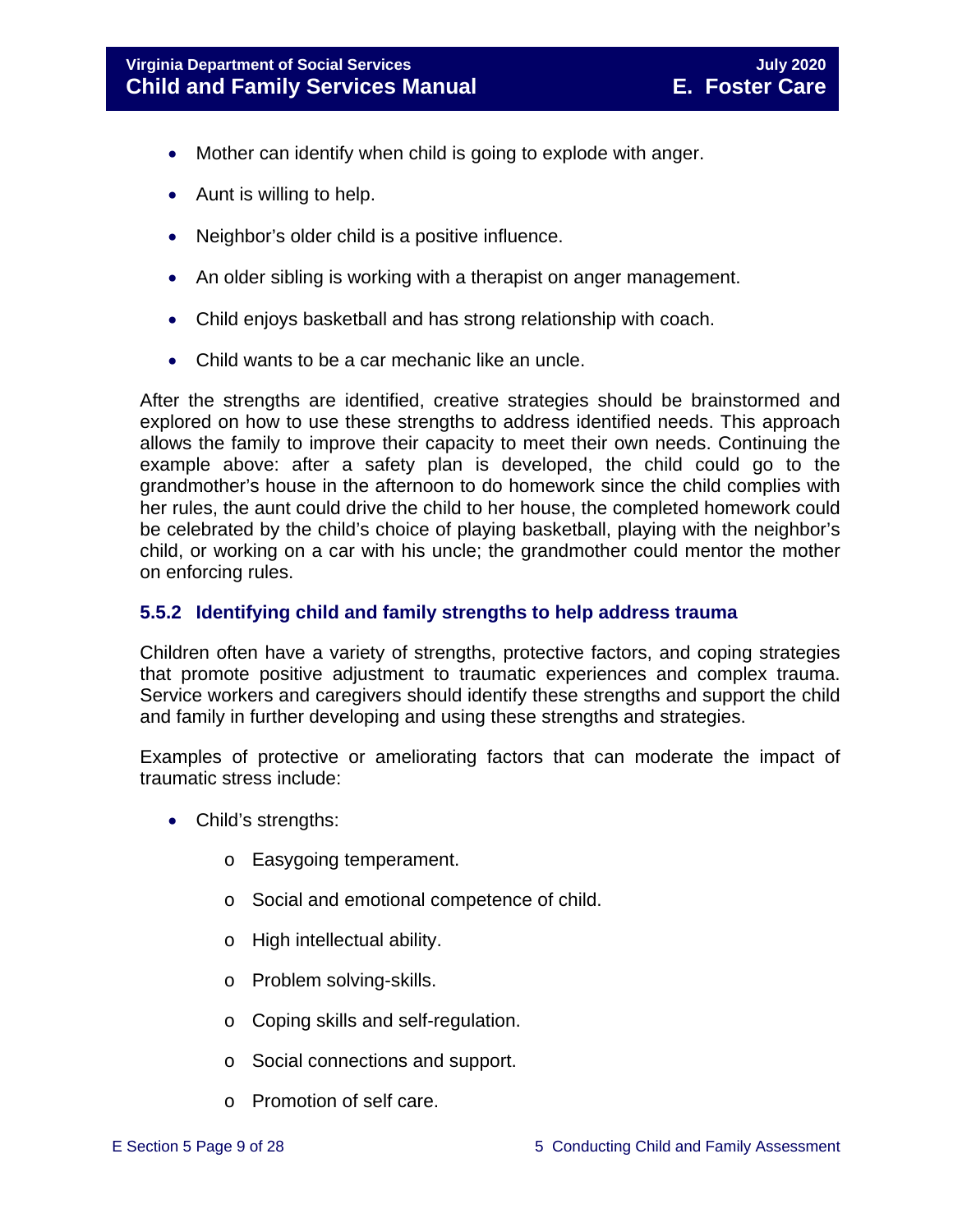- o Sense of control.
- Parent and family strengths:
	- $\circ$  Secure attachment to adult figures who are present on a day to day basis.
	- o Stable, permanent environment.
	- o Structure and routine.
	- o Concrete supports available to family.
	- o Social connections and supports available to family.
	- o Temperament match with caregivers.

#### <span id="page-9-0"></span>**5.5.3 Identifying needs and issues prior to services**

The needs of the child and family should be identified before considering service and placement options. Rather than first identifying the service or placement type that is expected to meet most of the child's and family's needs, service workers should first identify the immediate needs and issues for the child and family, and then identify alternative strategies, services, and supports for addressing each one. This approach allows creative brainstorming and leads to more effective and successful strategies for working with families.

Needs are separate from services. Children do not need anger management services or treatment foster care. While these services may become part of the complement of services and strategies to address identified needs, they are not needs. Examples of needs may include:

- Being safe from abuse and neglect.
- Living with a stable and permanent family.
- Managing free time after school before parent comes home.
- Reacting to disappointments without aggressive behavior.
- Doing homework to improve grades at school.
- Learning effective parenting skills.
- Increasing positive social and peer supports.
- Developing specific independent living skills.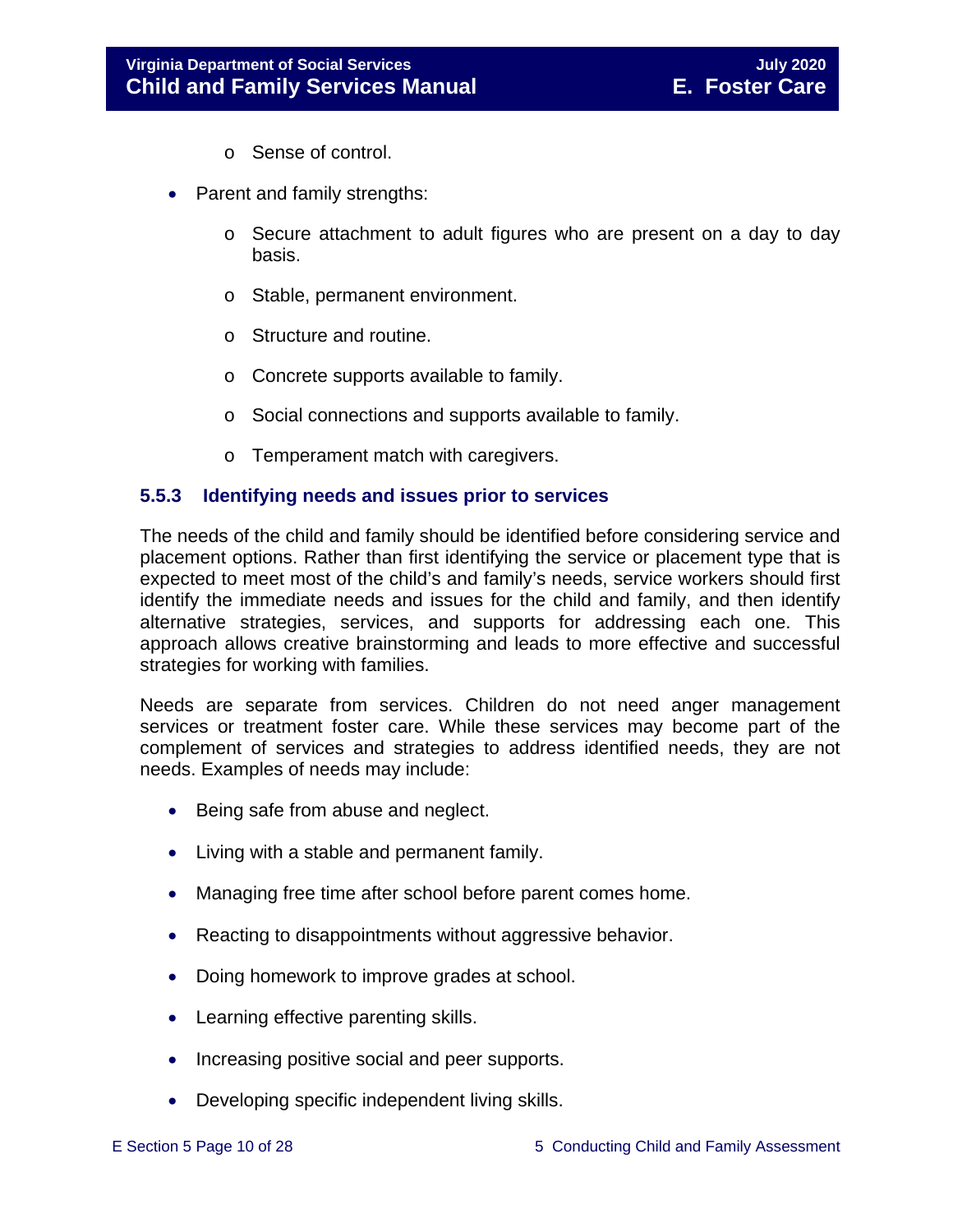Defining needs before identifying services allows more creative solutions to be explored through mobilizing family and community strengths.

#### <span id="page-10-0"></span>**5.5.4 Identifying needs of child who has experienced trauma**

The traumatized child needs to:

- Develop a sense of physical and psychological safety in a caring, stable and permanent family.
- Maximize his or her sense of internal safety.
- Understand his or her reactions through psycho-education.
- Understand that the trauma is only part of who he or she is.
- Reduce overwhelming emotions.
- Work through his or her emotions and learn to manage them effectively.
- Integrate the traumatic experience(s).
- Make new meaning of his or her trauma history and current experiences.
- Feel stable or organized in his thinking so he can function optimally.
- Reclaim age-appropriate power and make sound decisions through skill enhancement and future orientation.
- Communicate with those who advocate and make decisions on his behalf.
- Engage in positive and stable relationships.

The service worker should help identify resources and strategies to assist the child's family and caregivers in helping the child heal through:

- Regulating their emotional response to the child's behavior.
- Assisting the child in regulating his emotions.
- Talking with the child about the trauma in appropriate ways.
- Providing structure and nurturing.
- Challenging the child in developmentally appropriate ways to increase age appropriate skills and abilities.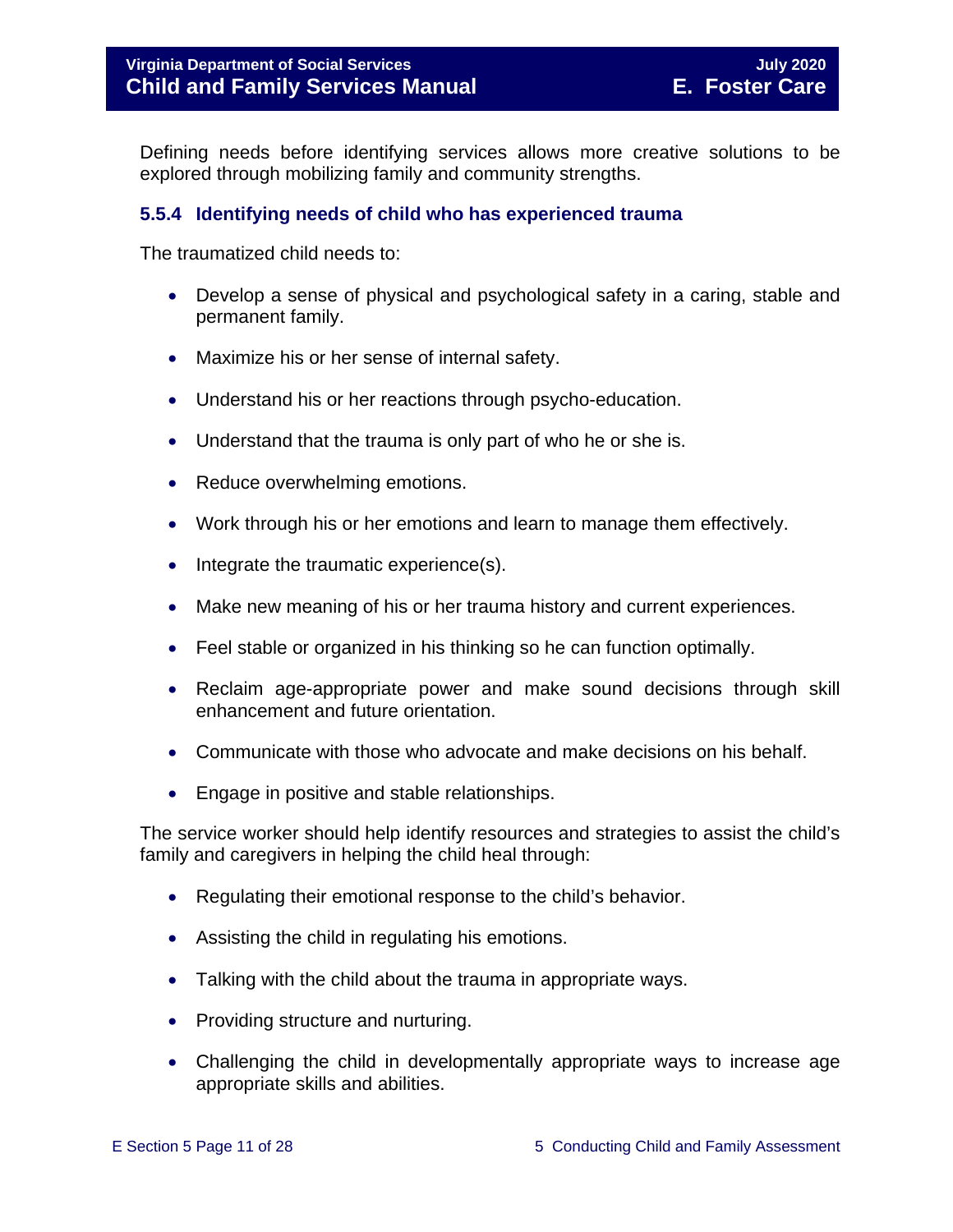• Shifting the child's negative world and self view by giving the child positive messages through language and behavior (e.g., communicate "It wasn't your fault; you're a good child; you deserve to be taken care of by parents who will keep you safe; your needs are important").

# <span id="page-11-0"></span>**5.6 Initial assessment requirements**

The initial assessment is the basis for developing a foster care plan that addresses immediate child and family needs and selecting a specific foster care permanency goal.

The initial assessment shall:

- Incorporate information contained in the Child Protective Services Safety Assessment and Family Risk Assessment completed when the child was removed from the home.
- Include a comprehensive social history of the child and family.
- Address the initial foster care goal and incorporate beginning exploration of relative resources and the formulation of a concurrent goal.
- Include a description of how the child, youth, birth parent or prior custodian, and other interested individuals were involved in the decision making process.
- Be entered into OASIS **within 30 days** of LDSS acceptance of the child for placement, using the assessment screen (unless otherwise noted) and completing all the required elements of appropriate screens.

#### <span id="page-11-1"></span>**5.6.1 Safety factors**

The completed Child Protective Services Safety Assessment shall be copied and pasted into the appropriate element of OASIS assessment screen. Identified safety factors shall be taken into consideration in transferring the child's custody or placement to the LDSS such as:

- The child's vulnerability (conditions that result in the child's inability to protect self) including:
	- o Whether the child is fearful of the caretaker or other household members.
	- o The child's age.
	- o The child's developmental and mental health needs.
- Caregiver behaviors such as: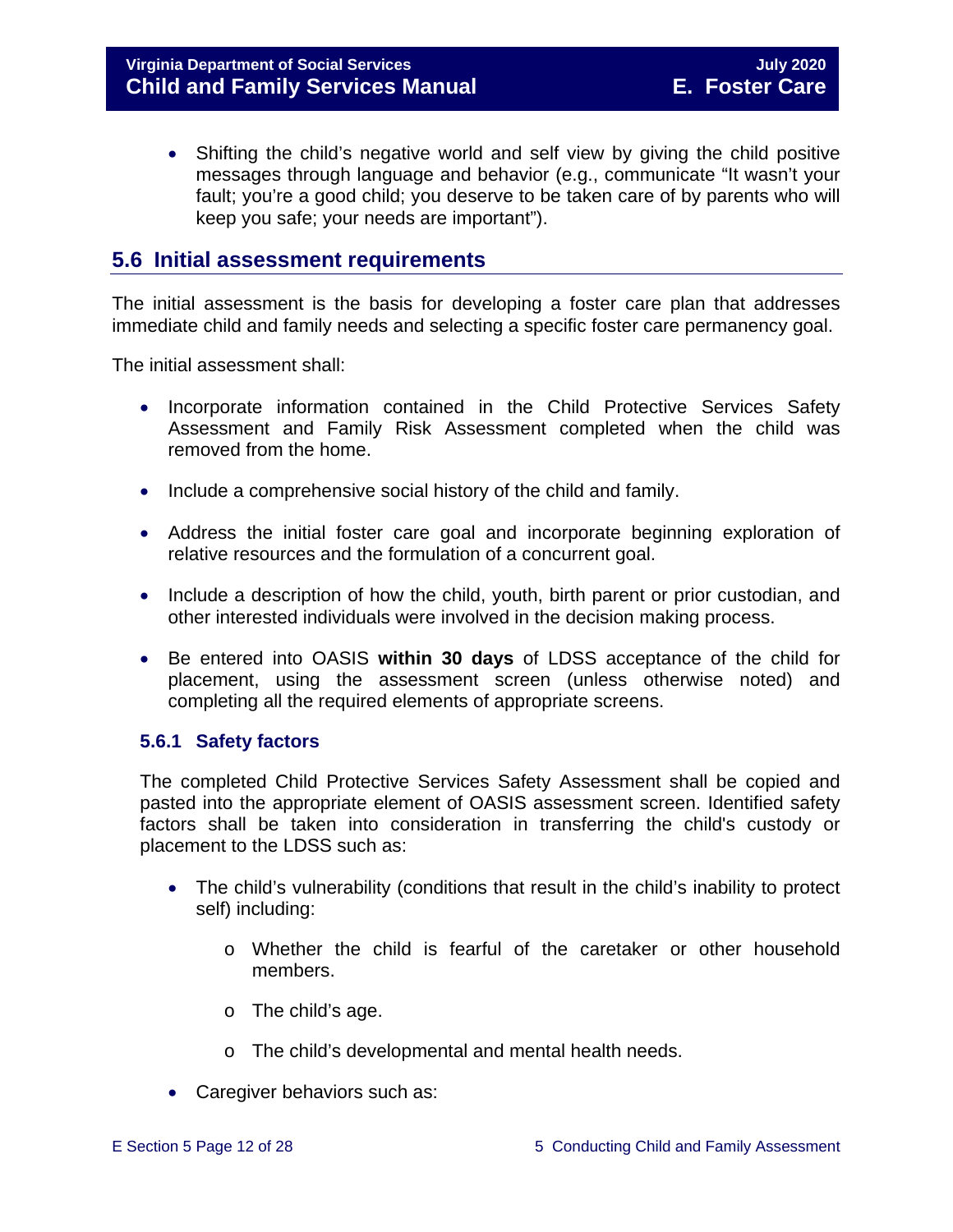- o Having caused serious harm to the child or threats to cause harm.
- o Previous maltreatment of a child.
- o Failure to protect or provide the necessary supervision to protect the child from serious harm.
- o Explaining any injury inflicted on the child in such a way that is questionable or inconsistent with the nature of the injury.
- o Refusing the LDSS workers access to the child.
- o Failure to meet the child's need for food, clothing, shelter, and/or medical and/or mental health care.
- o Providing physical living conditions are hazardous and threatening to the child.
- o Substance use that is or has seriously affected their ability to supervise, protect, or care for the child.
- o Behavior toward the child that is or has been violent or out-of-control.
- o Descriptions about or acts towards the child that are predominately negative.
- o A history of or suspected child sexual abuse.
- o Physical, intellectual, or mental health status that seriously affects their ability to supervise, protect, or care for the child.

#### <span id="page-12-0"></span>**5.6.2 Comprehensive social history**

In addition to basing the initial assessment on the Child Protective Services Safety Assessment, a comprehensive social history is critical for understanding the strengths, needs, and experiences of the child entering care. A social history also allows the service worker to explore the full range of assets the family brings, as well as additional needs to address that may increase the likelihood of a safe and stable reunification.

A comprehensive social history including well-being information should be based on consideration of at least the following factors

- Background history about the child including but not limited to:
	- o Family relationships.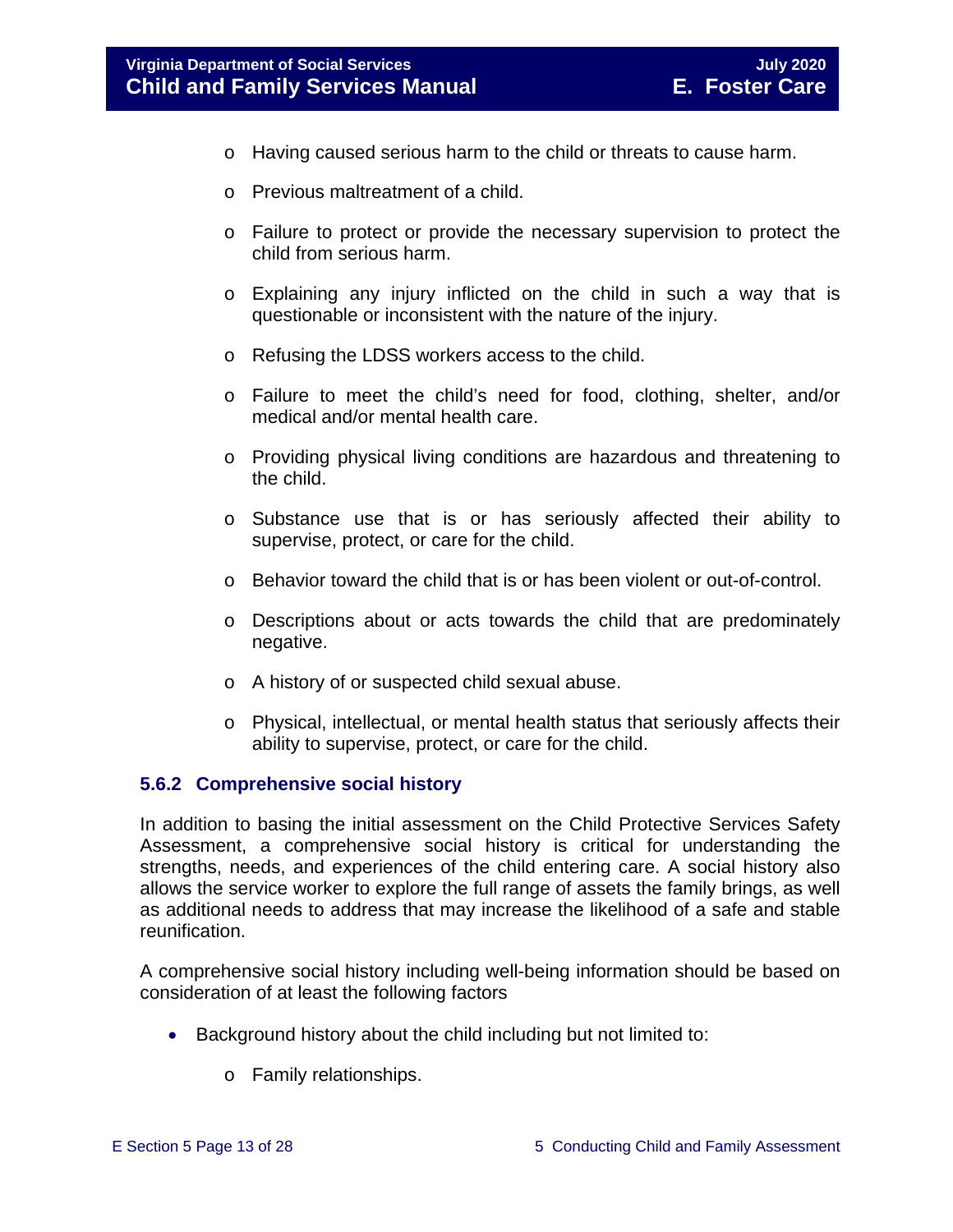#### **Virginia Department of Social Services July 2020 Child and Family Services Manual E. Foster Care**

- o Peer/adult social relationships including the child's relationship to previous caretakers or other adults with whom the child might live.
- Parent, child, family, and community strengths and risk factors present.
- Child health information. The service worker should use the health information screens in OASIS to document the information below. This information should be based on all available health assessments, evaluations, and reports by qualified professionals knowledgeable of the child's health and/or health history. Information to be recorded includes:
	- o Child demographics and physical description of the child.
	- o Birth information.
	- o Disability information.
	- o Child's health care providers.
	- o Child's current medical information, including: health insurance; whether the child's immunizations are up-to-date as of the child's last medical appointment; and dates of the child's last physical and dental exam.
	- o Child's medications, including psychotropic medications.
	- o Child's current medical and mental health conditions, allergies and special diet requirements.
	- o Child's health history, including: birth and early development issues; prior accidents, illnesses, or conditions that no longer exist; prior hospitalizations.
	- o Health history of child's birth family, to the extent known.
- Child's educational achievement and challenges. The service worker should use the child's educational screens in OASIS to document the following:
	- o School information
	- o Best Interest Determination meeting(s)
	- o Educational information (grade level, school performance, special education status, and strengths/needs)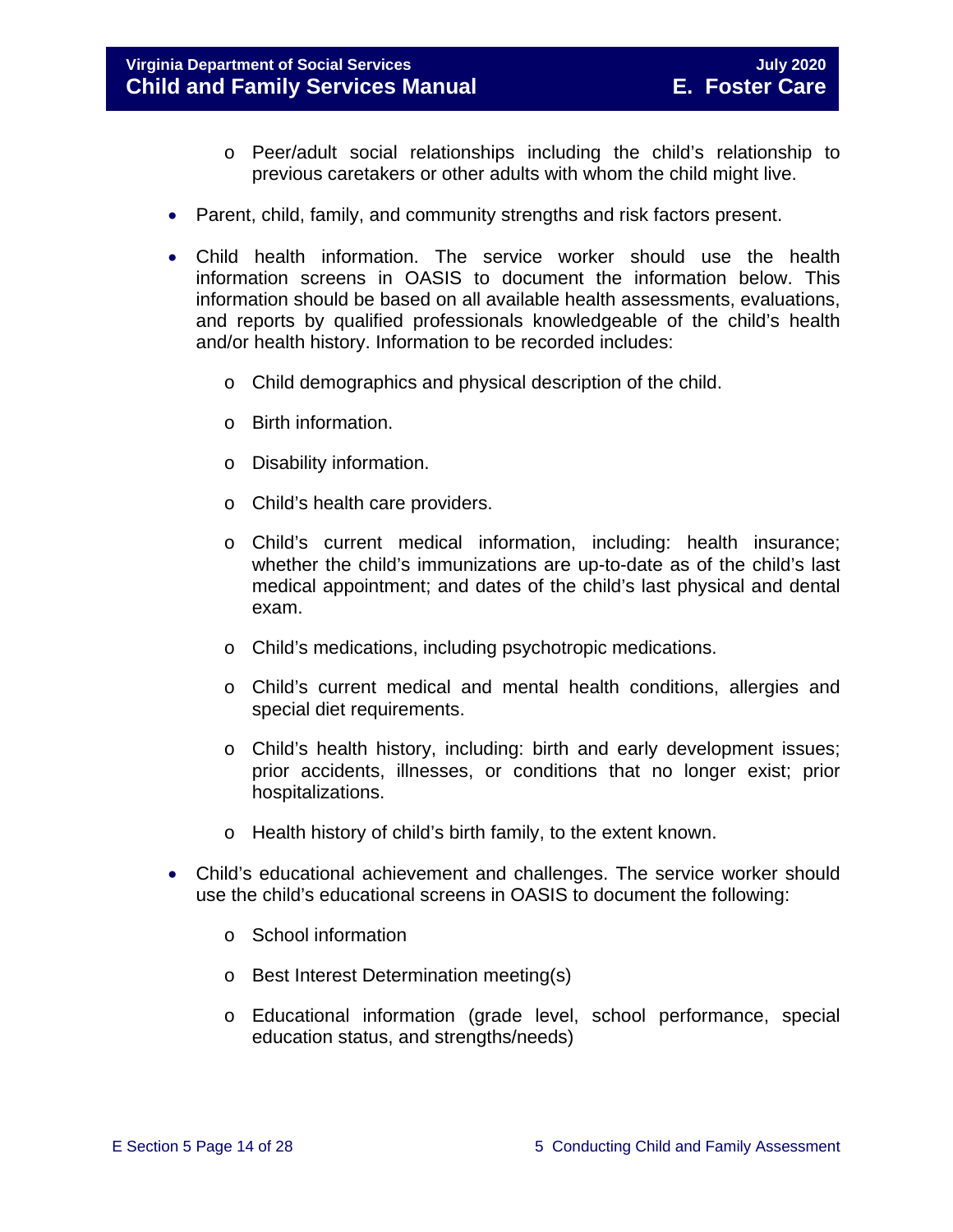- Background history about the child's family and/or previous custodians including but not limited to:
	- o Substance use or abuse.
	- o Emotional stability.
	- o Sexual abuse.
	- o Resource management and basic needs.
	- o Parenting skills.
	- o Household relationships/domestic violence.
	- o Caretaker abuse or neglect history.
	- o Social or community support system.
	- o Physical health.
	- o Communication skills.

# <span id="page-14-0"></span>**5.7 Role of Family Assessment and Planning Team**

When a child is referred to the Family Assessment and Planning Team (FAPT), the FAPT assessment should be used to complement and inform the comprehensive assessment process. It may substitute for the initial foster care assessment as long as the requirements for the initial foster care assessment are met. The FAPT assessment information shall be entered into OASIS.

In addition to the above assessment requirements, all children receiving CSA-funded services shall have a standardized assessment using a tool approved by the State Executive Council. See [\(Section](#page-17-1) 5.9.1) of this chapter for information on the Child and Adolescent Needs and Strength Assessment (CANS).

# <span id="page-14-1"></span>**5.8 Types of assessment tools**

The following types of assessment tools can be helpful in assessing the strengths and needs of the child and/or the family:

- Trauma assessments, including Virginia's Child and Adolescent Needs and Strengths (CANS) Assessment modules to screen for trauma, sexual abuse, and violence needs.
- Developmental assessments.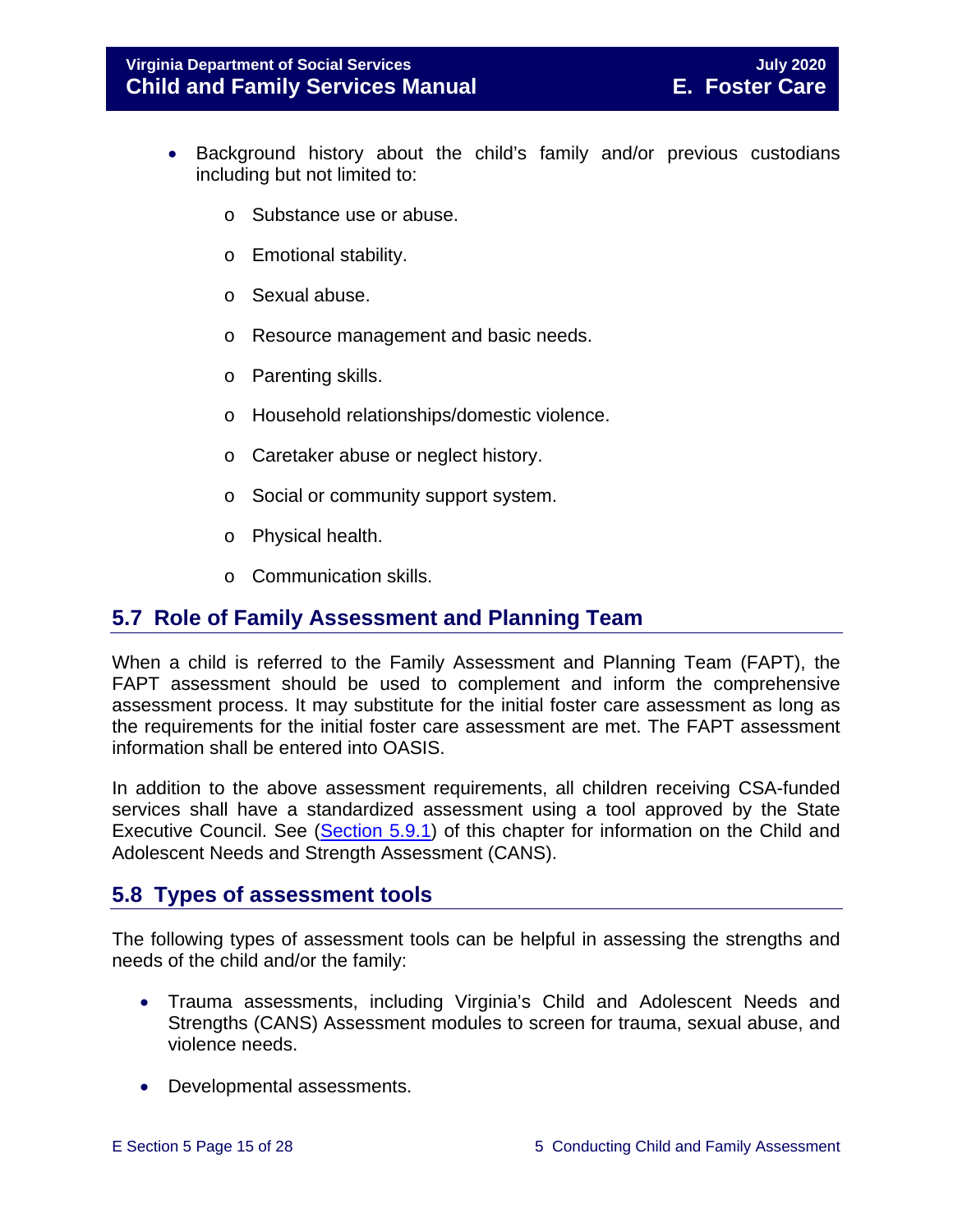- Risk and safety assessments.
- Reunification assessments.
- Child and family comprehensive assessments.
- Life skills assessments.
- Educational assessments.
- Behavioral health assessments.

The following tools are often used by service workers to gather information from family members and other individuals in order to gather a comprehensive picture of the family. These tools are designed to be helpful in the assessment process but are not the actual assessment itself. Genograms and ecomaps in particular should be used after discussion with and training from others experienced in their use.

- **Genogram**. The genogram was first developed and popularized in clinical settings by Monica McGoldrick and Randy Gerson. The genogram (pronounced: jen-uh-gram) lets the worker and family members quickly identify and understand patterns in the family history. The genogram is a tool that helps map out relationships and traits in the family. There are many books on this topic as well as many websites. Genograms can vary significantly and are only limited by your imagination. Most genograms include basic information about number of families, number of children of each family, birth order, and deaths. Some genograms also include information on disorders running in the family, such as alcoholism, depression, diseases, alliances, and living situations. Basic [Genogram](http://www.genopro.com/genogram_components/default.htm)  [components](http://www.genopro.com/genogram_components/default.htm) can be accessed on the GenoPro website.
- **Ecomaps**. An Ecomap is a pictorial representation of a family's connections to persons and/or systems in their environment. It can illustrate three separate dimensions for each connection:
	- o The STRENGTH of the connection (Weak; tenuous/uncertain; Strong).
	- o The IMPACT of the connection (none; draining resources or energy; providing resources or energy).
	- o The QUALITY of the connection (Stressful; Not stressful).

As with genograms, there are many books that discuss the purpose and use of ecomaps including social work textbooks on assessment. The internet and public library are additional sources for information on ecomaps.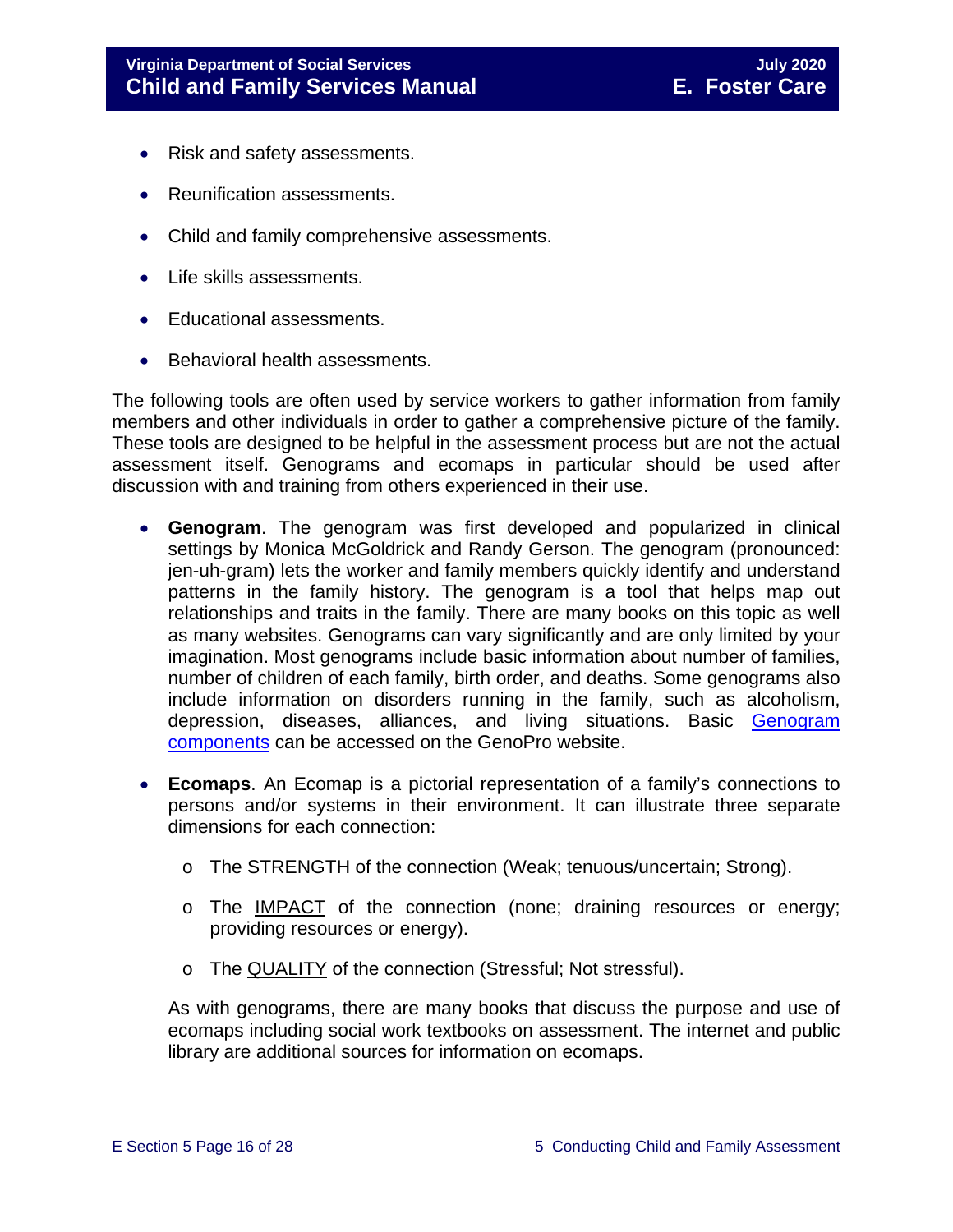The purpose of an ecomap is to support classification of family needs and decision making about potential interventions. Further, it is to create shared awareness (between a family and their service workers) of the family's significant connections, and the constructive or destructive influences those connections may be having. Ecomaps enable a structured, consistent process for gathering specific, valuable information related to the current state of a family or individual being assessed. They support the engagement of the family in a dialogue that can build rapport and buy-in, while heightening the awareness of the caseworker and family. Ecomaps are used to:

- o Identify and illustrate strengths that can be built upon and weaknesses that can be addressed.
- o Summarize complex data and information into a visual, easy-to-see-and understand format to support understanding and planning.
- o Illustrate the nature of connectedness and the impact of interactions in predefined "domain" areas, indicating whether those connections and interactions are helping or hurting the family. Part of this value is in supporting the concept of observing "resource and energy flow" to and from a family as a result of its connections and interactions with its environment.
- o Provide a consistent base of information to inform and support intervention decisions
- o Allow objective evaluation of progress; workers can observe impact of interventions, both on the family and on other elements of their environment.
- o Support discussion of spiritual and value-related issues in a constructive way.
- o Help support integration of the concept of family assessment as an ongoing process.
- $\circ$  Integrate the values and concepts and the real power of System Theory in a practical way.
- o Force the building of interviewing and other skills for staff.
- o Support effective presentation of families' issues for court.
- **Timelines**. Timelines are another assessment tool that depicts the development and history of an individual and or family along a continuum from birth to the present. Similar to genograms and ecomaps, a timeline is a graphic representation of patterns, traits, and the chronology of events in the life of the individual and/or family.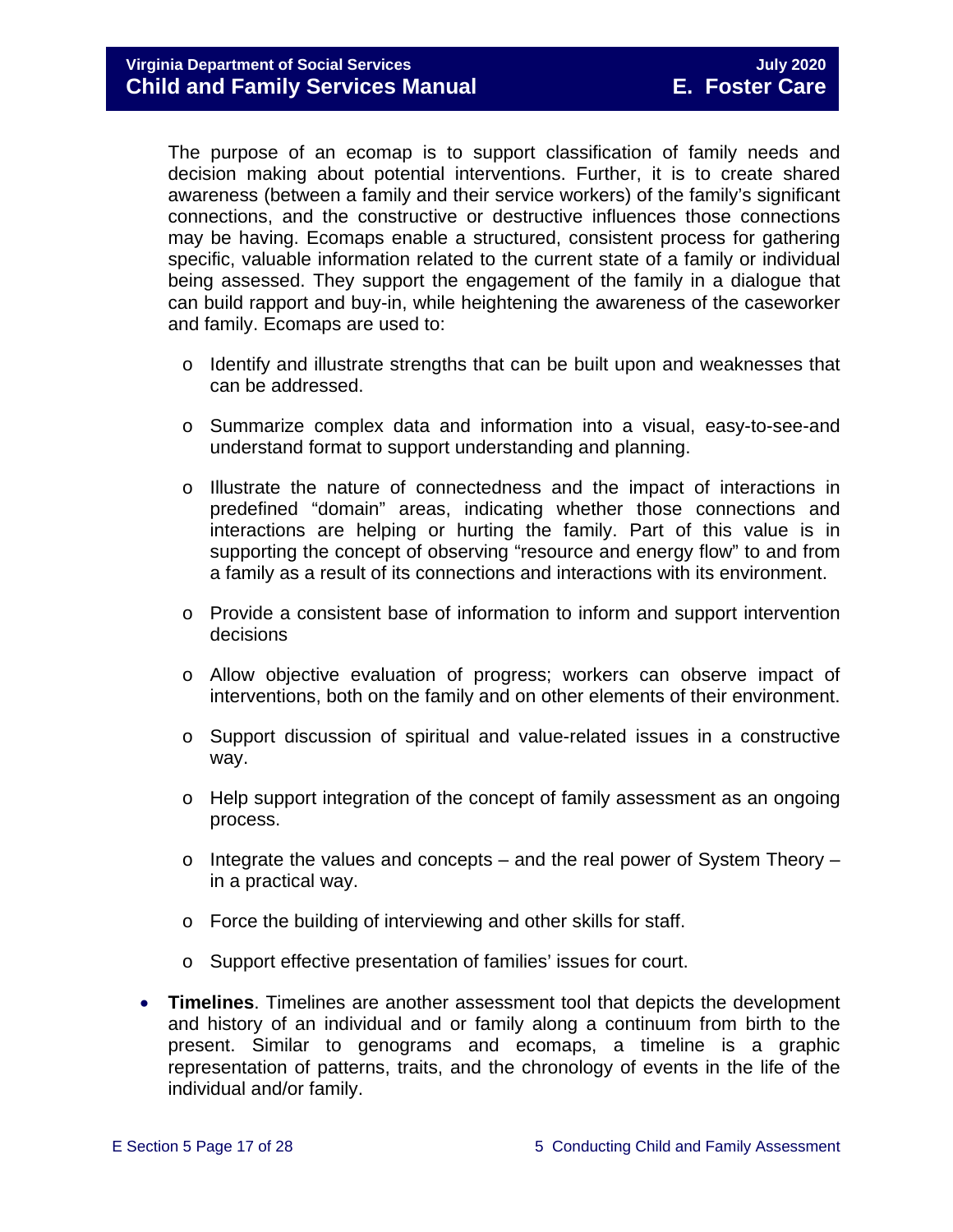# <span id="page-17-0"></span>**5.9 State required and recommended assessments**

The following assessment or screening tools are currently either required or recommended for use in Virginia.

#### <span id="page-17-1"></span>**5.9.1 Child and Adolescent Needs and Strengths (CANS)**

CANS is a comprehensive, multi-domain, standardized assessment instrument which helps plan and manage services at both an individual and system of care level. It helps guide service planning, track child and family outcomes, promote resource development, and support decision making. Use of the CANS for all children in foster care permits analysis of state-wide trends in strengths and needs, and can inform state and regional policy and community action, particularly in regards to service provision and evaluation of efforts to improve outcomes.

#### <span id="page-17-2"></span>**5.9.1.1 Who should be assessed with CANS**

All children in foster care shall be assessed using the CANS. Initial assessment should be completed within 30 days of entry into foster care. Reassessment shall be completed at least annually, and within 90 days of discharge from foster care, although may be completed more often.

All children who receive services and funding through CSA, and their families shall be assessed using the mandatory uniform assessment instrument  $(8, 2.2)$ [5212\)](https://law.lis.virginia.gov/vacode/2.2-5212/). The schedule for assessment for CSA is determined by the local CPMT, but shall occur no less than annually. The CANS shall be used for title IV-E children and non-title IV-E children who receive CSA-funded services.

- For children and youth, use of the CANS is mandatory to receive services through CSA.
- A CANS is required for those youth that receive an IL stipend paid for through CSA funds.

#### <span id="page-17-3"></span>**5.9.1.2 Assessment areas**

The CANS identifies the strengths and needs of the child in the following areas:

- Life domain functioning.
- Child strengths.
- School.
- Child behavioral/emotional needs.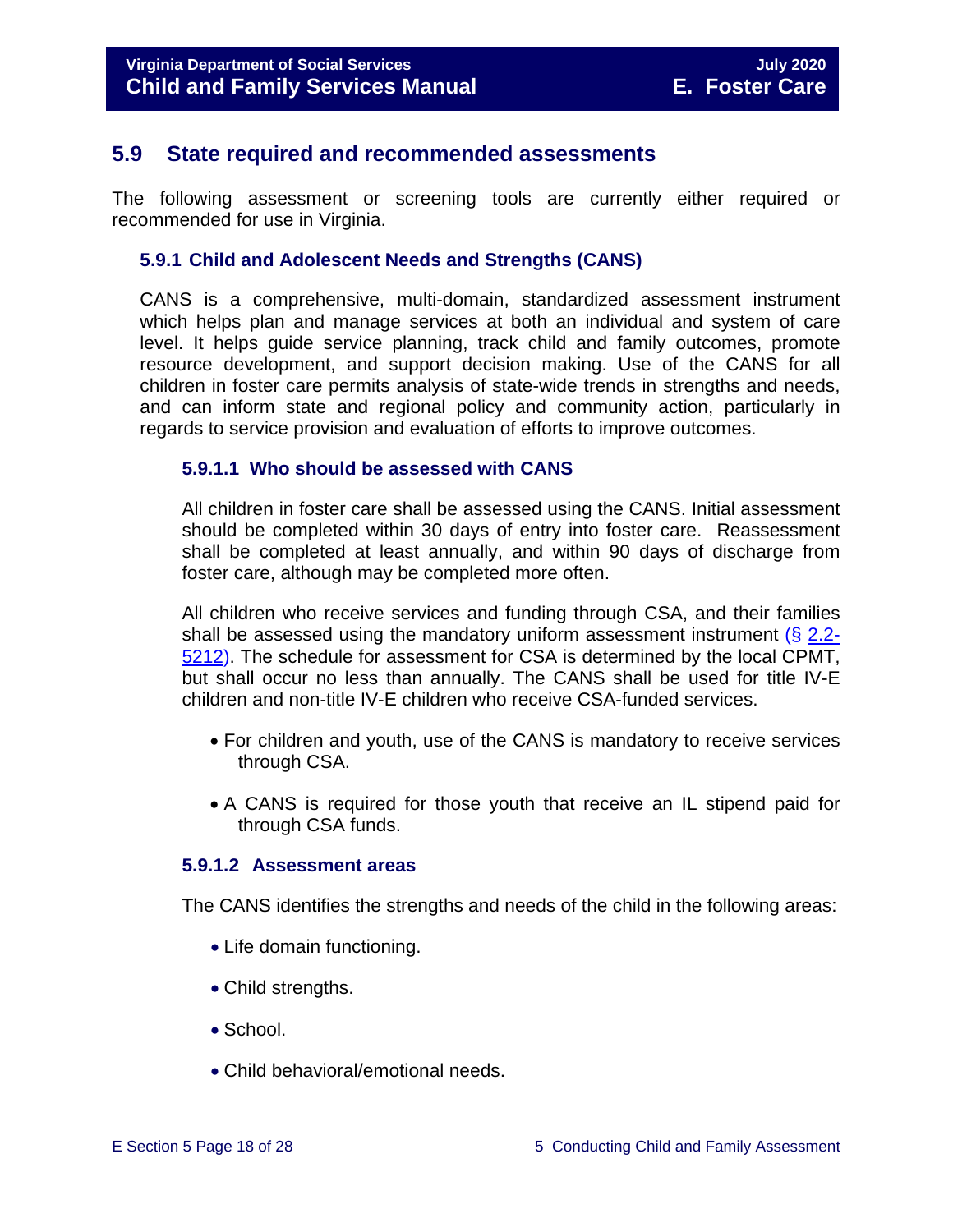• Child risk behaviors.

For child welfare, the CANS includes the following areas:

- An enhanced trauma module.
- A new child welfare module.
- The ability to rate multiple Planned Permanent Caregivers for a child to be used in concurrent planning and
- New worker reports for service workers and supervisors to help assess progress and outcomes over time for children in foster care and their families on:
	- o Child trauma.
	- o Caregiver permanency indicators.
	- o Parent/guardian/caregiver protective factors and
	- o CANS domains.

It also identifies the strengths and needs of the family or caregiver:

- Current caregiver.
- Permanency planning caregiver strengths and needs.
- Residential treatment center.

Additional modules are available to assess specific situations, including:

- Developmental needs.
- Trauma.
- Substance use needs.
- Violence needs.
- Sexually aggressive behavior needs.
- Runaway needs.
- Juvenile justice needs.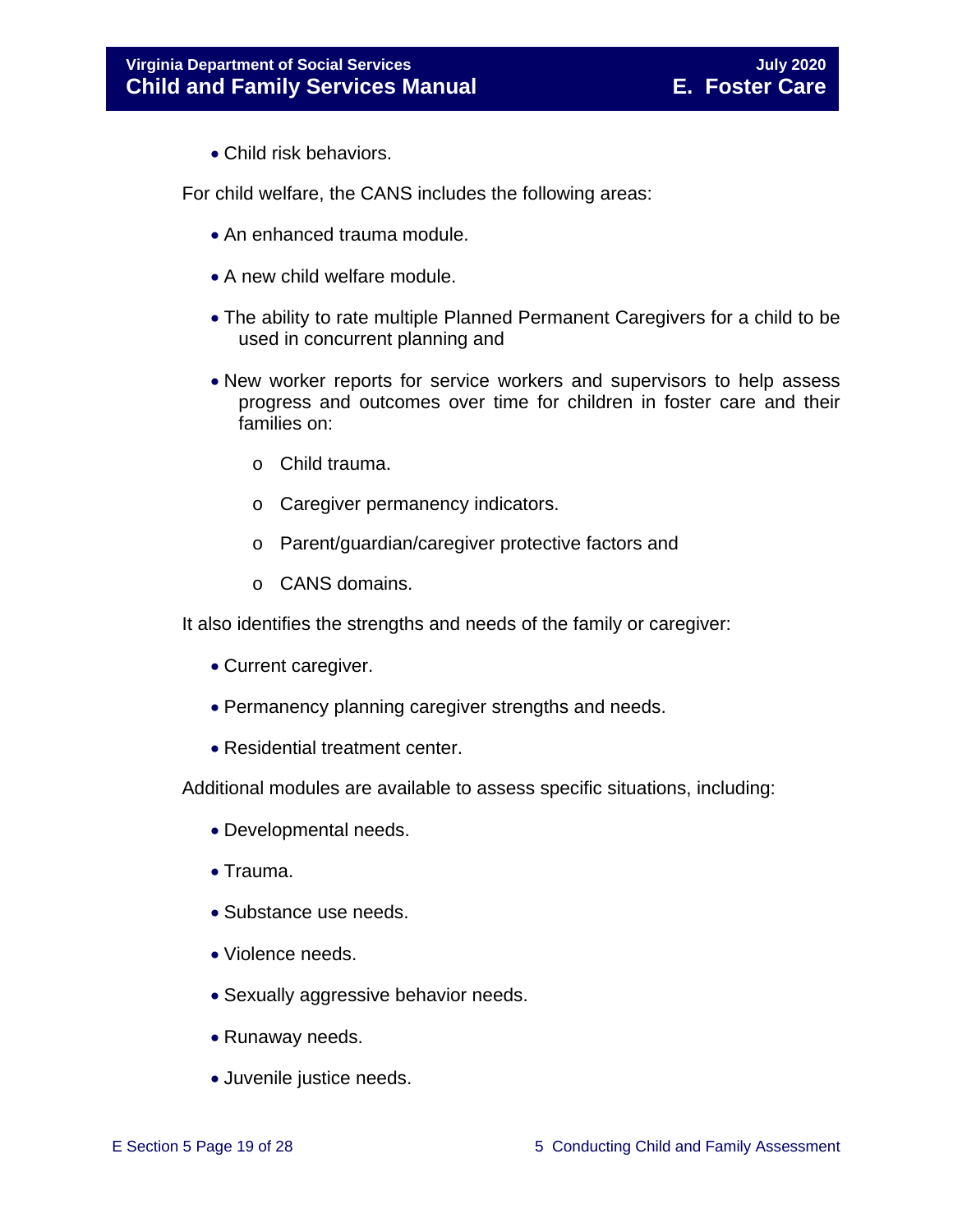• Fire setting needs.

#### <span id="page-19-0"></span>**5.9.1.3 CANS resources**

The CSA website provides:

- [Information on CANS, including policy, manuals, fact sheets, score](http://www.csa.virginia.gov/html/CANS/cans.cfm)  [sheets, training, and super users](http://www.csa.virginia.gov/html/CANS/cans.cfm)
- [CANS training and certification information](http://www.csa.virginia.gov/html/CANS/CANS_training.cfm)
- [CANS user manual and score sheets](http://www.csa.virginia.gov/html/CANS/cans_documents.cfm)
- [Frequency of CANS administration](http://www.csa.virginia.gov/html/CANS/CANS%20Policy.cfm)
- [CANVaS,](http://www.csa.virginia.gov/html/CANS/canvas.cfm) the web-based system for completing the CANS tool online.

#### <span id="page-19-1"></span>**5.9.2 Casey Life Skill Assessment (CLSA)**

CLSA is the state recommended assessment and planning tool for evaluating the life skills of all youth age 14 and older and all young adults in foster care. It is youthcentered, strength-based, and expert-focused in evaluating the independent living skills and needs of youth in foster care. (See [Section](https://fusion.dss.virginia.gov/Portals/%5bdfs%5d/Files/DFS%20Manuals/Foster%20Care%20Manuals/Foster%20Care%20Manual%2007-2020/Final%20Foster%20Care%20Manual%2007-2020/Section_13_achieving_permanency_for_older_youth.pdf#page=11) 13.5 on Independent Living Needs Assessment in this chapter).

#### <span id="page-19-2"></span>**5.9.2.1 Frequency of administration**

The assessment should initially be administered:

- For youth in foster care, within 30 days after the youth's 14<sup>th</sup> birthday.
- For youth entering foster care after the age of 14, **within 30 days** after the youth's entry into the system.

The assessment should be re-administered every 12 months to youth 14 years and older.

#### <span id="page-19-3"></span>**5.9.2.2 Assessment areas**

The CLSA identifies the youth's strengths and needs in nine domains:

- Career planning.
- Communication.
- Daily living.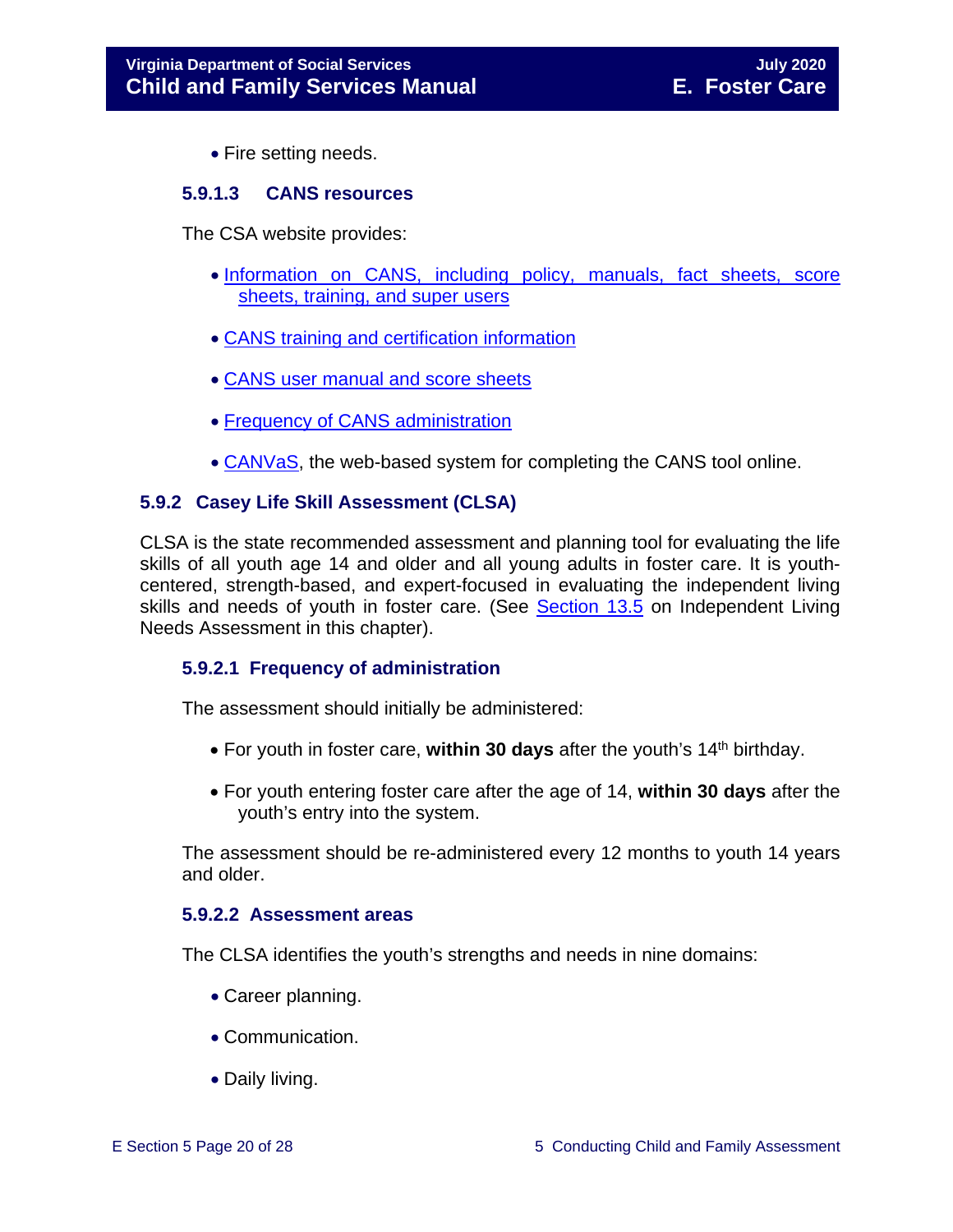- Home life.
- Housing and money management.
- Self care.
- Social relationships.
- Work life.
- Work and study skills.

Domain scores indicate areas of strength and opportunities for improvement.

#### <span id="page-20-0"></span>**5.9.2.3 Resources**

- The [Casey Life Skills Website](http://www.casey.org/Resources/Tools/cls/default.htm) provides a free suite of comprehensive online assessments, learning plans, and learning resources to help engage youth in developing life skills that are needed to exit foster care successfully.
- The [CLSA](http://lifeskills.casey.org/) is completed online and automatically scored within seconds. Tools are available in English, Spanish, and French.

#### <span id="page-20-1"></span>**5.9.3 Early Periodic Screening, Diagnosis, and Treatment (EPSDT)**

EPSDT is a comprehensive and preventive child health program for all individuals under age 21 and who are Medicaid eligible. EPSDT includes periodic screening, vision, dental, and hearing services. In addition, it provides any medically necessary health services listed at section 1905 (a) of the Social Security Act to correct and ameliorate physical and mental conditions, even if the service is not included under the state's Medicaid plan.

See the Virginia Department of Medical Assistance Services' (DMAS) website for:

- Information and resources on the **EPSDT** program in English and Spanish.
- [EPSDT Program Fact Sheet.](http://www.dmas.virginia.gov/Content_atchs/mch/mch-epsdt_fs.pdf)
- [EPSDT English Brochure.](http://www.dmas.virginia.gov/Content_atchs/mch/mch-epsdt_breng.pdf)
- The EPSPT manual on the [Provider Manuals](https://www.virginiamedicaid.dmas.virginia.gov/wps/portal/ProviderManual) website page.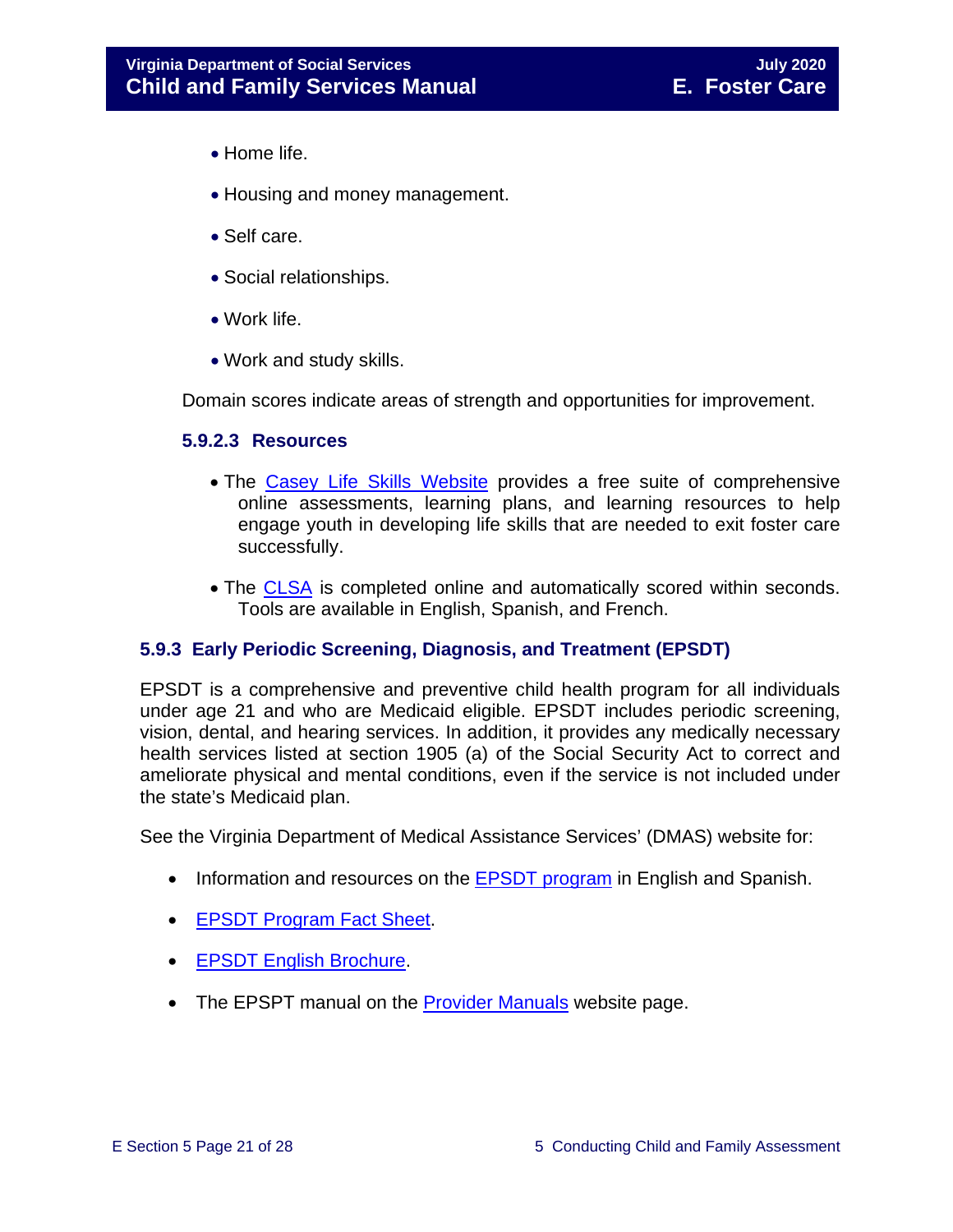#### <span id="page-21-0"></span>**5.9.3.1 When EPSDT screenings shall be conducted**

The service worker shall ensure EPSDT screenings are provided for the child. EPSDT screening services are covered by the managed care organization (MCO) for members who are enrolled with an MCO. When the child is not covered by Medicaid, the service worker shall ensure the child receives the same screenings. See [Section 12.11.2](https://fusion.dss.virginia.gov/Portals/%5bdfs%5d/Files/DFS%20Manuals/Foster%20Care%20Manuals/Foster%20Care%20Manual%2007-2020/Final%20Foster%20Care%20Manual%2007-2020/section_12_identifying_services_to_be_provided.pdf#page=22) Medical Care and treatment to be provided to a child in foster care for additional information.

#### <span id="page-21-1"></span>**5.9.4 Assessment by managed care organization**

When the child is enrolled in managed care, the managed care organization shall make a best effort to conduct an assessment within 60 calendar days of enrollment and every two (2) years thereafter. An assessment should include review of physician, hospital, and pharmacy utilization, providing referral policies and procedures for providers or, where applicable, authorized persons, to make referrals of assessment candidates and for members to self-refer for a needs assessment (Virginia Department of Medical Assistance Services' contract with managed care organizations).

#### <span id="page-21-2"></span>**5.9.5 Best interest determination for school placement**

Federal and state law require that the LDSS and local school divisions work together to determine the best interest of children in foster care for school placement and to ensure educational stability for the children. Children in foster care should remain in the same school in which they were enrolled at the time of placement, or if this is not in the children's best interests, immediately enroll them in a new school.

The VDSS and the Virginia Department of Education have developed joint guidance and a joint tool to assist the LDSS service worker and the school representative in determining the child's best interest for school placement. The form provides a series of questions that should be considered during the determination process.

The determination of the child's best interests for school placement by the LDSS and the local school, in consultation with the child and other key partners, should be made as quickly as possible (e.g., **within three (3) business days**) after the service worker has notified the child's current school of the placement decision.

For more information on determining the child's best interest for school placement, see [Section](https://fusion.dss.virginia.gov/Portals/%5bdfs%5d/Files/DFS%20Manuals/Foster%20Care%20Manuals/Foster%20Care%20Manual%2007-2019/section_12_identifying_services_to_be_provided.pdf#page=50) 12.12.1 of this chapter.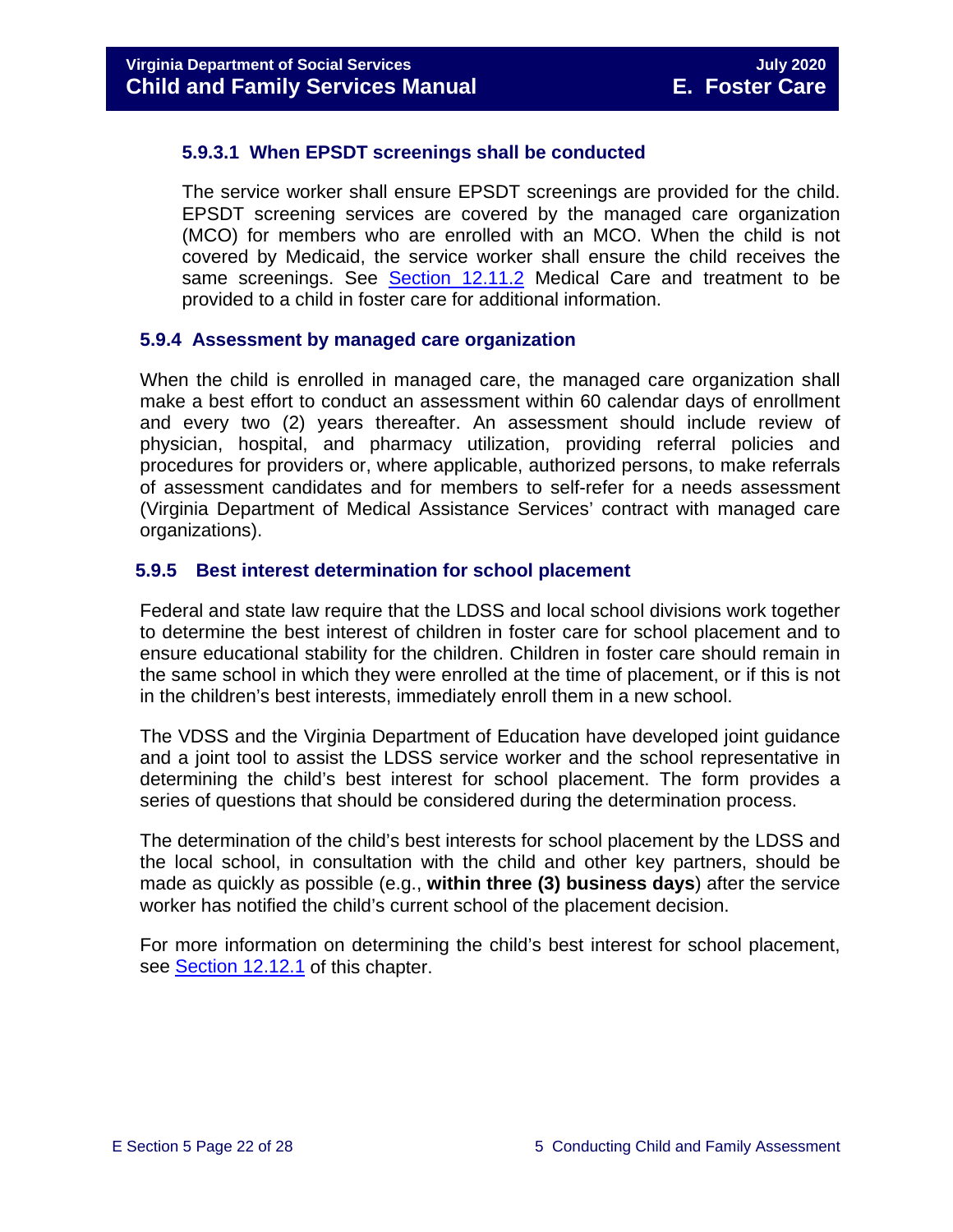# <span id="page-22-0"></span>**5.10 Documenting the assessment**

Documenting the assessment process and findings is important for permanency planning, developing and implementing services, and monitoring and evaluating progress. Documentation provides essential information for sharing with the child and family, the court, and service providers. It also provides an important vehicle for ensuring continuity in implementation, particularly when service workers change.

All information gathered during the assessment process shall be documented in the assessment screens in OASIS. Supporting documents (e.g., psychological and other clinical assessments; social work reports) shall be maintained in the paper case file for use throughout the child's involvement with the child welfare system.

# <span id="page-22-1"></span>**5.11 Additional resources**

- The [National Child Traumatic Stress Network](http://www.nctsn.org/) has a comprehensive website that provides many resources on trauma to help children, parents, caregivers, professionals, and others. It also includes a section on resources for the child [welfare system.](http://www.nctsn.org/resources/topics/child-welfare-system)
- [Tri-Agency Letter on Trauma Informed Treatment](http://www.medicaid.gov/Federal-Policy-Guidance/Downloads/SMD-13-07-11.pdf) dated July 11, 2012 from the United States Department of Health and Human Services' Administration for Children and Families (ACF), Centers for Medicare & Medicaid Services (CMS) and Substance Abuse and Mental Health Services Administration (SAMHSA) provides information and guidance around developing a trauma informed system.
- "Comprehensive [Family Assessment Guidelines for Child](http://www.acf.hhs.gov/sites/default/files/cb/family_assessment.pdf) Welfare." United States Health and Human Services, Administration for Children and Families, describes a comprehensive family assessment in child welfare.
- Additional information about trauma symptoms:
	- $\circ$  As the child gets older the symptoms of both trauma and mental health increase (see following chart).

#### **Overlap of Trauma and Mental Health Symptoms**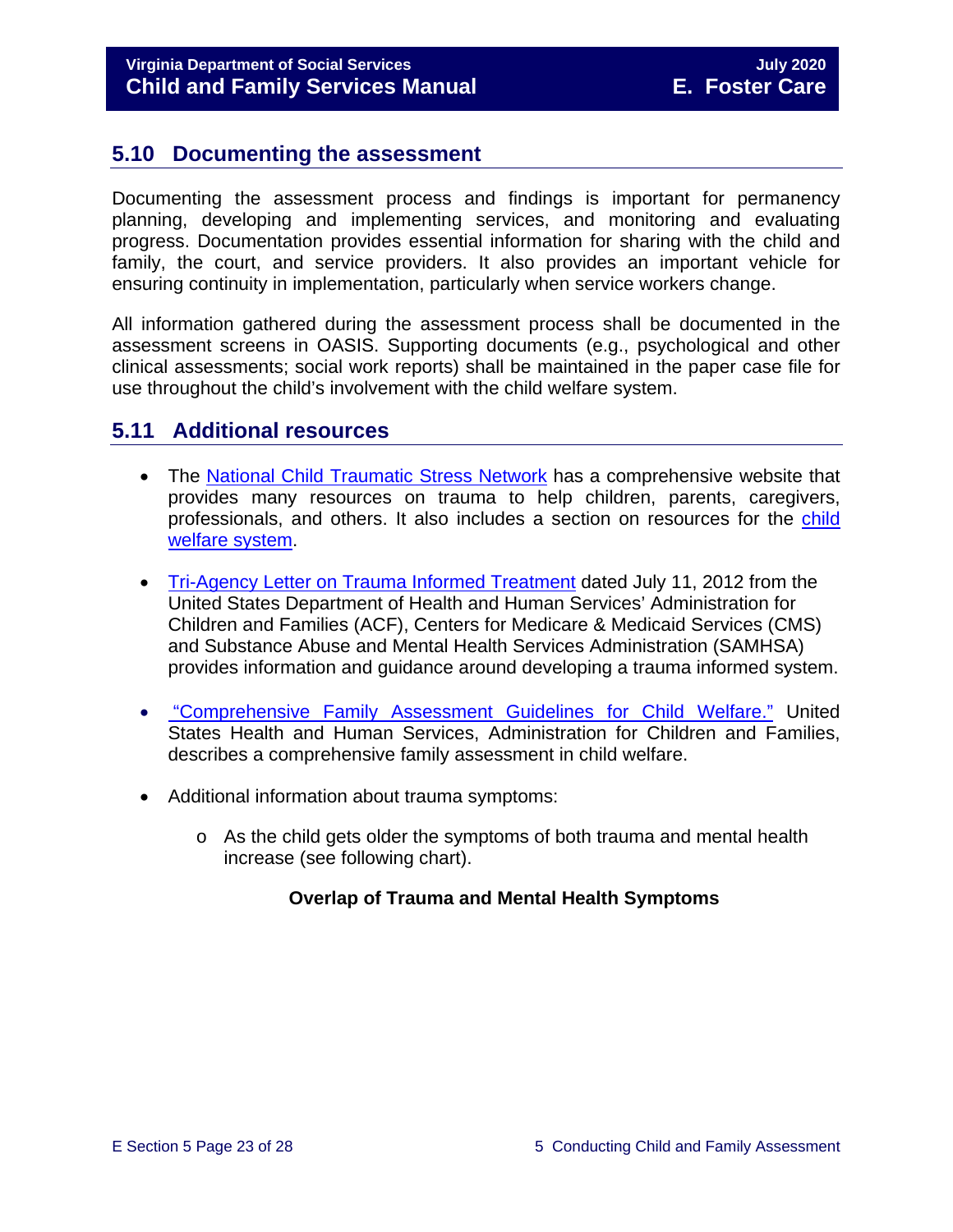#### **Virginia Department of Social Services July 2020 Child and Family Services Manual E. Foster Care**



(Griffin, McClelland, Holzberg, Stolbach, Maj, & Kisiel , 2012) Observable indicators of traumatic stress may include challenges in:

#### • **Biobehavioral functioning.**

- o Unexplained physical symptoms such as stomach or headaches and fatigue.
- o Poor impulse control and impulsive behavior.
- o Over or under active sensory responses (e.g. high sensitivity to noise, low awareness of pain).
- o Hypersensitivity to physical contact.
- o Hyper physical arousal (e.g., constant physical activity).
- o Underarousal (e.g., lack of movement and facial expressions, slowed walking and talking.)
- o Problems with movement, coordination, and balance. Excessive body movements, excessive and chronic silly behavior.
- o Nightmares, flashbacks, intense reliving, or distressing recollections of the trauma.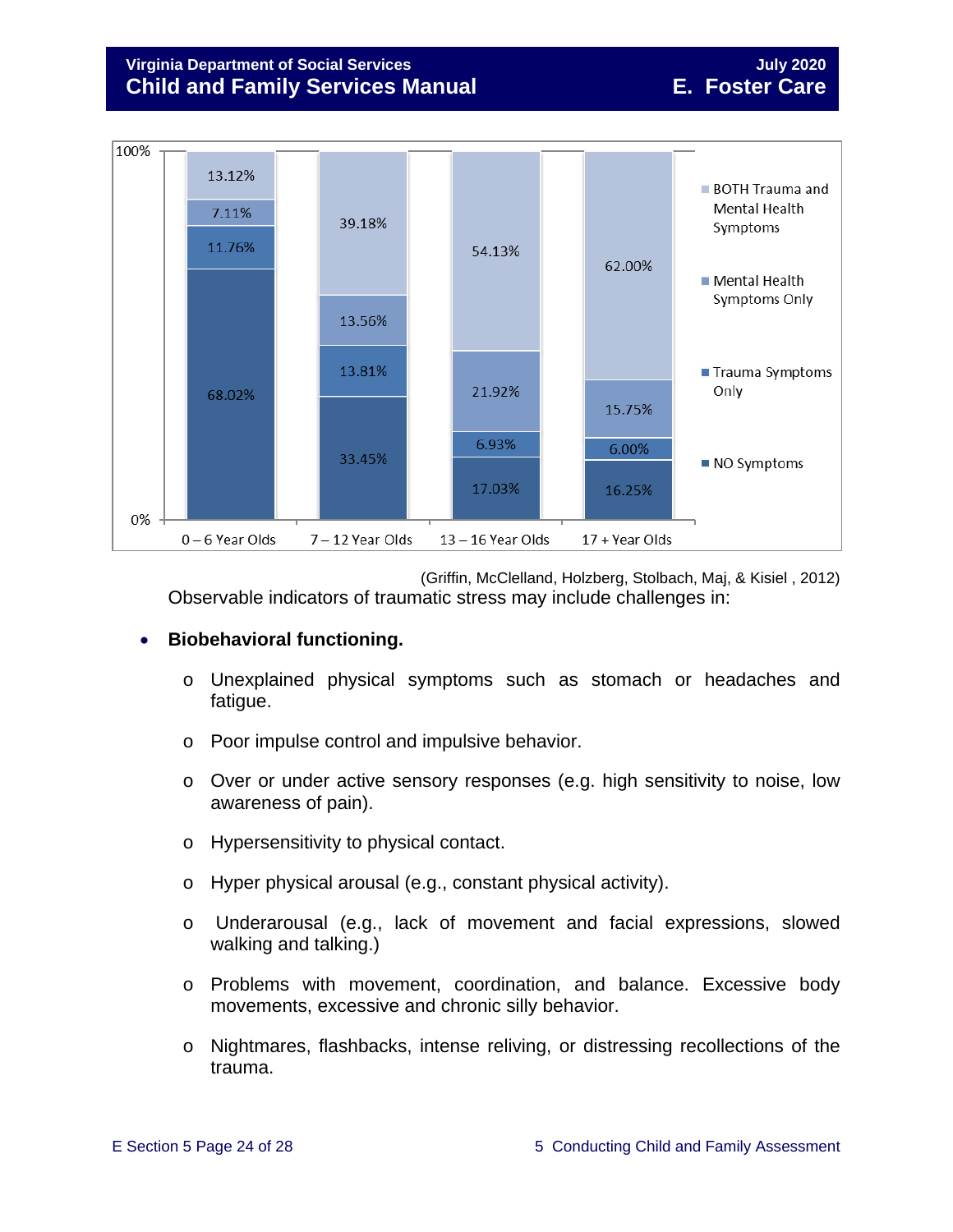- o Hypervigilance or exaggerated startle response.
- o Exaggerated emotional and physical reactions to reminders of the event.
- o Dissociation: frequent daydreaming or trance-like behavior, spacing or blanking out, amnesia-like states, loss of "time," forgetfulness, avoidance, detachment, feeling emotionally detached or depersonalized as if "observing" something happening to self, withdrawing from the outside world.
- o Refusal to eat, eating disturbances.
- o Difficulty falling or staying asleep.
- o Bedwetting. Wetting/soiling pants after having achieved previous bowel and bladder control
- o Developmental delays, often of more than 4 years.
- o Increased medical problems.

#### • **Attachment.**

- o Delays in social and emotional development.
- o Difficulty with physical or emotional boundaries with others.
- o Socially isolated.
- o Difficulty trusting others; suspicious.
- o Difficulty relating to and empathizing with others.
- o Underlying fear of getting close.
- o Lack of eye contact.
- o Anxious or clingy behavior in the absence of obvious cues of danger.
- o Push-pull response to relationships (e.g. intense likes and dislikes without good reason).
- o Dismisses, avoids, or detaches intentionally from others.
- o Difficulties in interpersonal relationships.

#### • **Cognitive development.**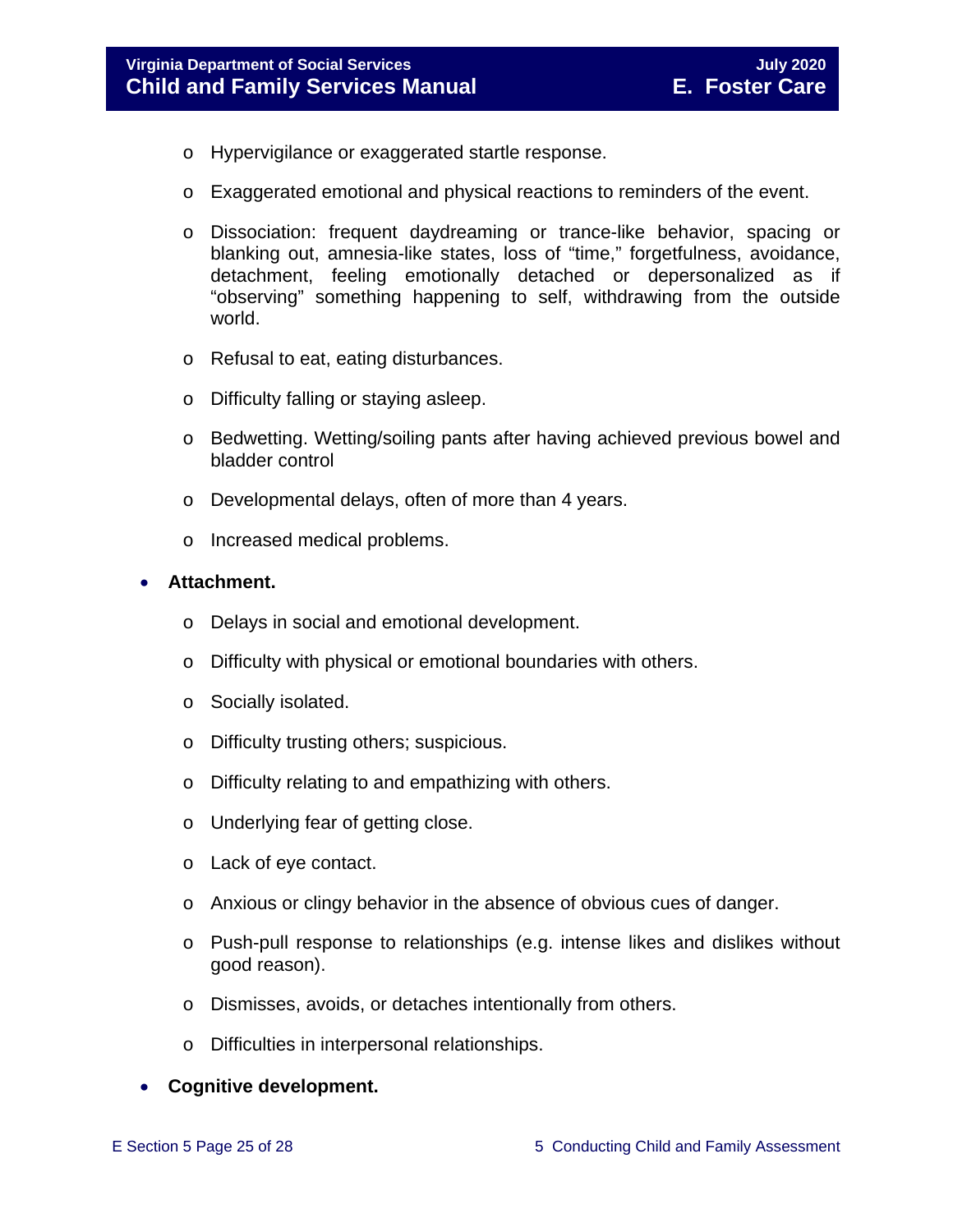- o Distorted cause and effect thinking.
- o Perceptual errors, often misreading situations and thus appearing paranoid.
- o Hyperactivity: difficulty paying attention or concentrating, forgetful in daily activities, extreme distraction, difficulty focusing on and completing tasks.
- o Problem processing information.
- o Difficulty planning and anticipating.
- o Learning difficulties.
- o Problem with language development.
- o Difficulty in progressing and succeeding in school.
- o Impaired memory, unable to recall important aspects of the trauma.

#### • **Behavior.**

- o Excessive crying.
- o Excessive compliance.
- o Outbursts of anger.
- o Severe, frequent tantrums.
- o Inability to manage behavior in all arenas.
- o Intentional misbehavior.
- o Defiance, arguing.
- o Self-destructive behavior.
- o Running away.
- o Substance abuse.
- o Destruction of property.
- o Aggressive behavior.
- o Sexual acting out.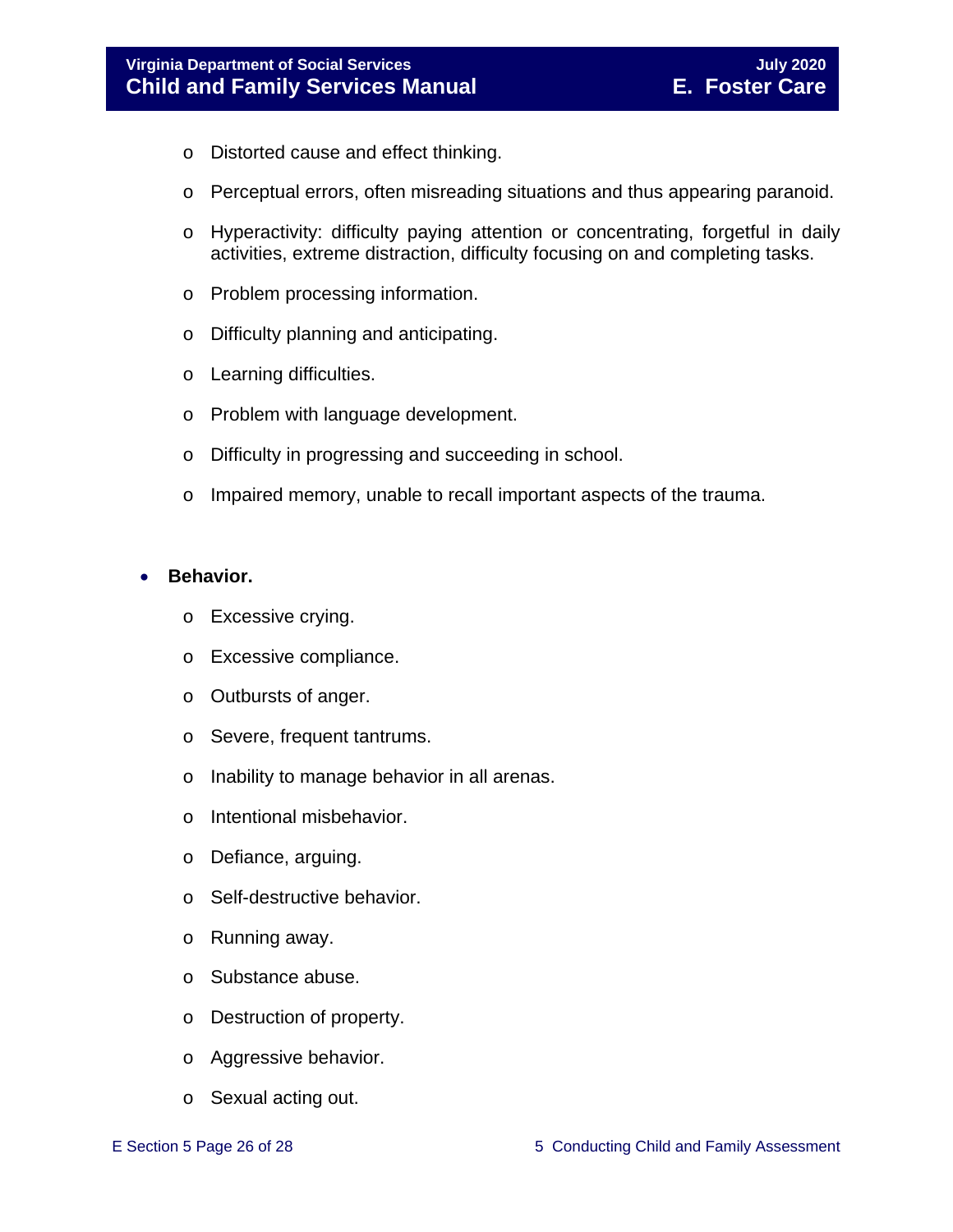- o Inability to shift from feeling to thinking.
- o Absence of cause and effect thinking.
- o Poor problem solving skills.
- o Unable to learn from consequences.

#### • **Affect and mood regulation.**

- o Mood swings, rapid shifts in emotions (e.g., from sadness to irritability to anxiety).
- o Jumpy, irritable, outbursts of anger.
- o Emotional numbing, blunted or flat emotions, difficulty experiencing intense emotions.
- o Profound sadness.
- o Diminished interest or participation in significant activities.
- o Lack of eye contact.
- o No or few expressions of joy.
- o Avoiding feelings or unable to have loving feelings.
- o Lethargy, loss of motivation.
- o Suicidal ideation.
- o Difficulty describing emotions and internal experiences.
- o Difficulty managing emotions.
- o Difficulty communicating needs.
- o Shame and guilt.
- o Feelings of anxiety, fear, hopelessness.

#### • **Self and world concept.**

- o Internal and external lack of feeling safe.
- o Lack of a continuous, predictable sense of self.